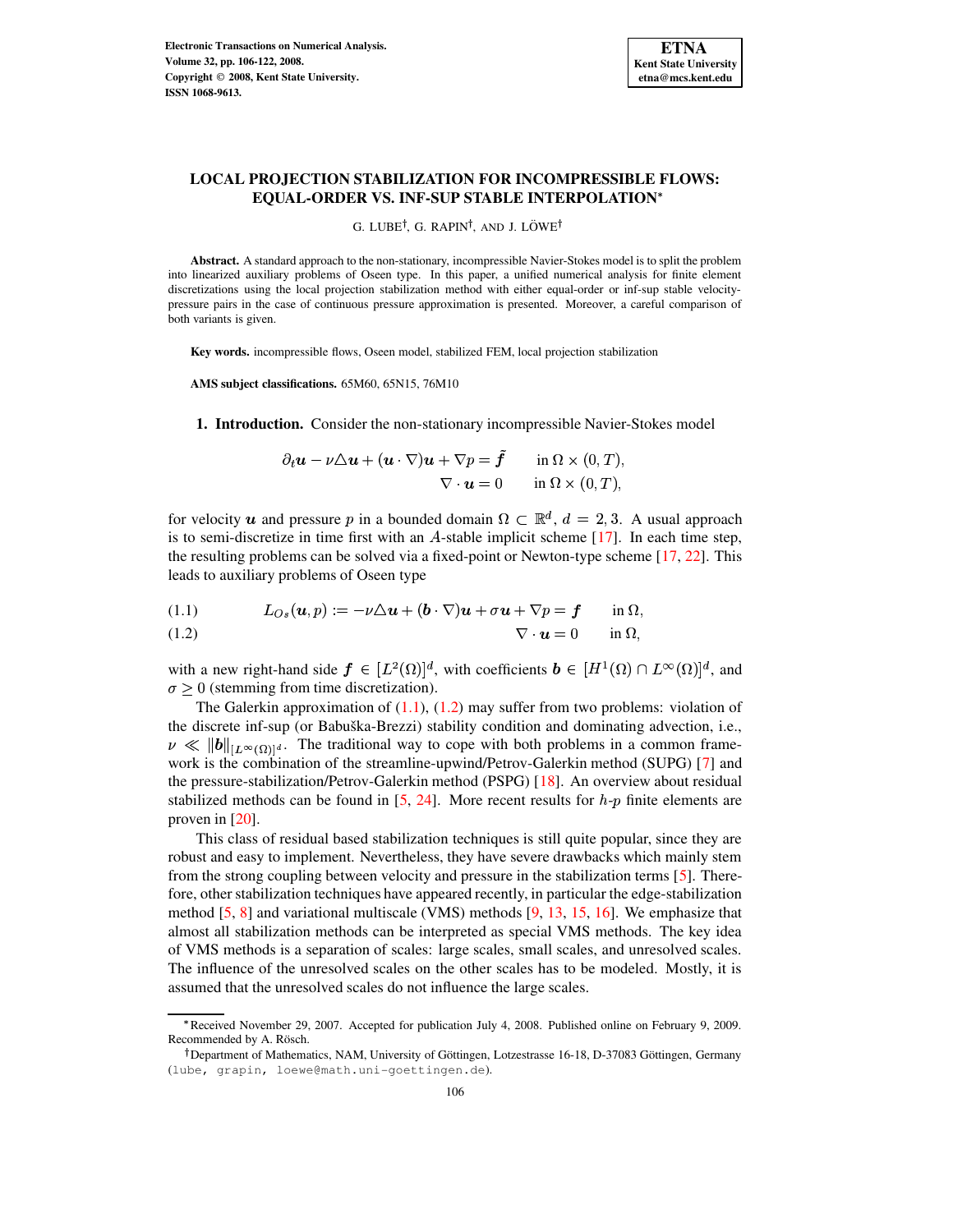**ETNA Kent State University etna@mcs.kent.edu**

#### LOCAL PROJECTION STABILIZATION FOR INCOMPRESSIBLE FLOW 107

Currently, there are two variants to apply VMS methods to the full Navier-Stokes model. In most papers, an equal-order interpolation of velocity-pressure is applied; see, e.g., [\[2,](#page-15-1) [9\]](#page-16-7). Besides the rather simple implementation into existing codes, a formal reason is appearantly that in the Euler limit  $\nu \rightarrow 0$  no second-order derivatives occur. Other authors prefer discrete inf-sup stable velocity-pressure pairs [\[16\]](#page-16-10) as this is the "natural" choice from regularity point of view for fixed  $\nu > 0$ . A comparison of both approaches is still missing.

Local projection stabilization (LPS) as special VMS-type methods are of current interest [\[4,](#page-15-2) [21\]](#page-16-11). Here the influence of the unresolved scales on the small scales is modeled by additional artificial diffusion terms for the small scales. In particular, the sub-grid viscosity model [\[14\]](#page-16-12) can be interpreted as a special LPS method. In Section [3](#page-4-0) of this paper, we present a unified theory of LPS methods for equal-order and inf-sup stable pairs in the case of continuous pressure approximation. In Section [4,](#page-10-0) a comparison of both variants is given with respect to theory and simple numerical experiments.

Throughout this paper, the standard notation  $\|\cdot\|_{k,G}$  for the norm in the Sobolev spaces  $S^2(G), G \subseteq \Omega$  are used. The  $L^2$ -inner product in a domain G is denoted by  $(\cdot, \cdot)_G$ . The norm in  $L^{\infty}(G)$  is denoted by  $\|\cdot\|_{L^{\infty}(G)}$ . For  $G = \Omega$ , the index is eventually omitted.

**2. Variational formulation and stabilization.** Here, the basic Galerkin finite element formulation and its stabilized variants via local projection (LPS) are introduced. Moreover, different technical tools are given.

**2.1. Basic Galerkin approximation.** The basic variational formulation for the Oseen problem [\(1.1\)](#page-0-0), [\(1.2\)](#page-0-0) with homogeneous Dirichlet data reads: Find  $U = (\boldsymbol{u}, p) \in \boldsymbol{V} \times Q :=$  $[H_0^1(\Omega)]^d \times L_0^2(\Omega)$ , such that

<span id="page-1-0"></span>(2.1) 
$$
\underbrace{(\nu \nabla \boldsymbol{u}, \nabla \boldsymbol{v})_{\Omega} + ((\boldsymbol{b} \cdot \nabla) \boldsymbol{u} + \sigma \boldsymbol{u}, \boldsymbol{v})_{\Omega} - (p, \nabla \cdot \boldsymbol{v})_{\Omega} + (q, \nabla \cdot \boldsymbol{u})_{\Omega}}_{=: A(U,V)} = \underbrace{(\boldsymbol{f}, \boldsymbol{v})_{\Omega}}_{=: L(V)}
$$

for all  $V = (\boldsymbol{v}, q) \in \boldsymbol{V} \times Q$ .

ASSUMPTION 2.1. Let  $\Omega \subset \mathbb{R}^d, d \in \{2, 3\}$ , be a bounded, polyhedral domain. Moreover, assume that  $\nu \in L^{\infty}(\Omega)$  with  $\nu > 0$  in  $\Omega, \, \boldsymbol{f} \in [L^{2}(\Omega)]^{d}, \, \boldsymbol{b} \in [L^{\infty}(\Omega) \cap H^{1}(\Omega)]^{d}$  with  $\nabla \cdot \mathbf{b} = 0$  a.e. in  $\Omega$  and constant  $\sigma \geq 0$ .

REMARK 2.2. Usually,  $\boldsymbol{b}$  is a finite element solution of the Oseen equation. In particular, there holds  $(\nabla \cdot \mathbf{b}, q_h) = 0$  for certain test functions  $q_h$ . Therefore  $\nabla \cdot \mathbf{b}$  is small but does not vanish in general. A remedy for iterative methods within a Navier-Stokes simulation is to replace  $((\mathbf{b} \cdot \nabla) \mathbf{u}, \mathbf{v})_{\Omega}$  by  $\frac{1}{2}((\mathbf{b} \cdot \nabla)$  $\mathbf{a}$ ;  $\mathbf{a}$  and  $\mathbf{a}$  and  $\mathbf{a}$  and  $\mathbf{a}$  $\cdots$  $\mathbf{r}$  , and a vector of  $\mathbf{r}$  d  $\mathbf{r}$  d  $\mathbf{r}$  d  $\mathbf{r}$  $\cdots$ 

REMARK 2.3. It is possible to extend the analysis in this paper to a situation resulting from Newton iteration including the term  $(\mathbf{u} \cdot \nabla) \mathbf{b}$ . A small time step, resulting in a sufficiently large  $\sigma \geq 2\|\nabla b\|_{(L^{\infty}(\Omega))^d \times d}$ , ensures coercivity of the Oseen operator since  $(\sigma \boldsymbol{u},\boldsymbol{u})_{\Omega} + ((\boldsymbol{u} \cdot \nabla) \boldsymbol{b},\boldsymbol{u})_{\Omega} \ \geq (\sigma - \|\nabla \boldsymbol{b}\|_{(L^{\infty}(\Omega))^{d \times d}}) \|\boldsymbol{u}\|_{0}^{2} \geq \frac{1}{2}\sigma \|\boldsymbol{u}\|_{0}^{2}.$ 

We consider a shape-regular, admissible decomposition  $\mathcal{T}_h$  of  $\Omega$  into d-dimensional simplices, quadrilaterals in the two-dimensional case or hexahedra for three dimensions. Let  $h_T$ be the diameter of a cell  $T \in \mathcal{T}_h$  and h be the maximum of all  $h_T$ ,  $T \in \mathcal{T}_h$ . Let T be a reference element of the decomposition  $\mathcal{T}_h$ .

We set

$$
P_{k,\mathcal{T}_h} := \{ v_h \in L^2(\Omega) \mid v_h|_T \circ F_T \in \mathbb{P}_k(\hat{T}), T \in \mathcal{T}_h \},
$$

where  $\mathbb{P}_k(T)$  is the space of all polynomials of degree k defined on T, and

$$
\tilde{Q}_{k,\mathcal{T}_h} := \{ v_h \in L^2(\Omega) \mid v_h|_T \circ F_T \in \mathbb{Q}_k(\hat{T}), T \in \mathcal{T}_h \},
$$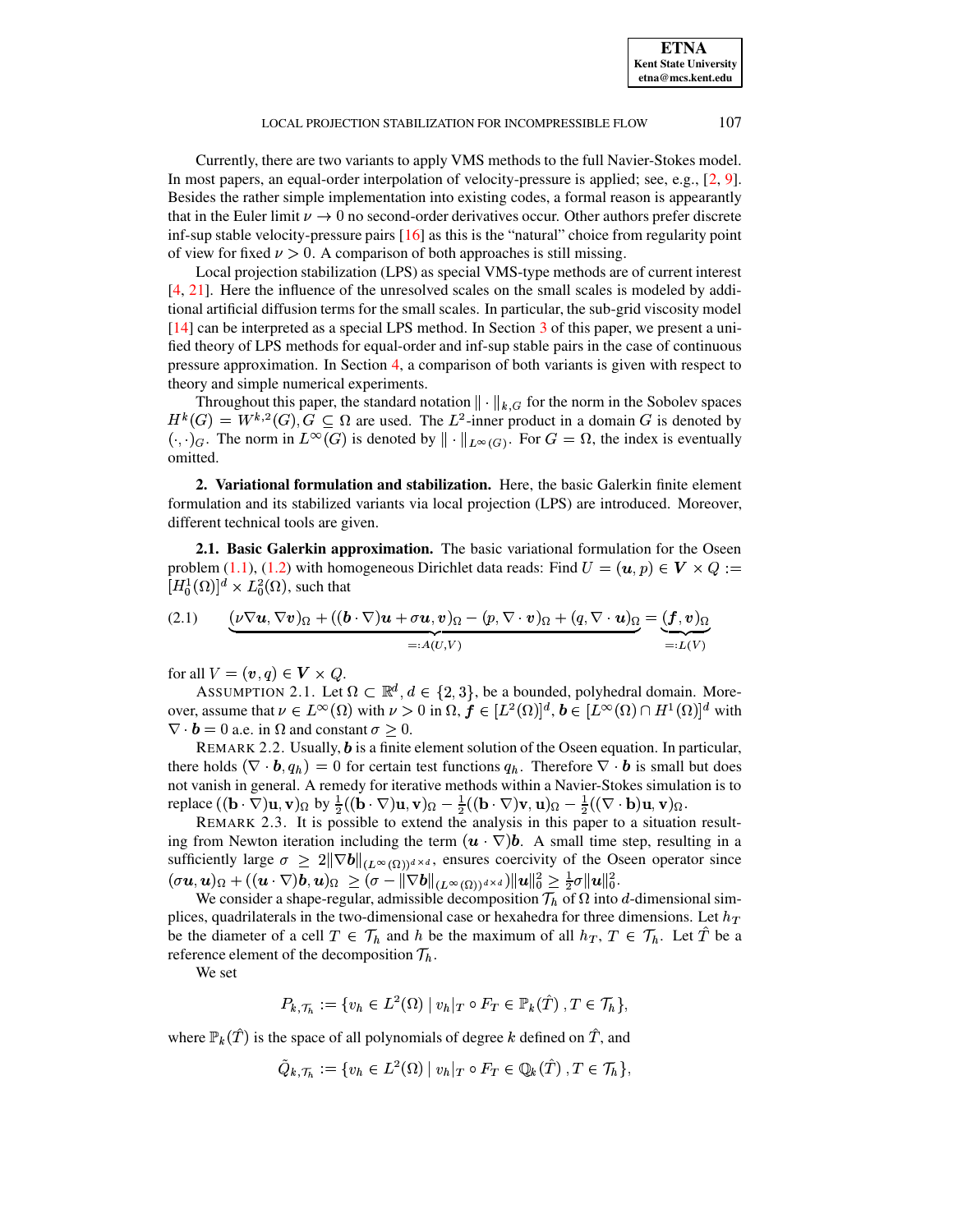with  $\mathbb{Q}_k(T)$  the space of all polynomials on T with maximal degree k in each coordinate direction. The finite element space of the velocity is given by  $V_{h,k_u} = [\tilde{Q}_{k_u}, \tau_h]^d \cap V$  or  $\mathbf{V}_{h,k_u} = [P_{k_u}, \tau_h]^d \cap \mathbf{V}$  with scalar components  $Y_{h,k_u}$  of  $\mathbf{V}_{h,k_u}$ .

For simplicity, we restrict the analysis to continuous discrete pressure spaces  $Q_{h,k_p}$  =  $Q_{k_p, \mathcal{T}_h} \cap C(\overline{\Omega})$  or  $Q_{h,k_p} = P_{k_p, \mathcal{T}_h} \cap C(\overline{\Omega})$ . For an extension to discontinuous pressure spaces, we refer to  $[23]$ .

<span id="page-2-4"></span><span id="page-2-0"></span>The subsequent numerical analysis takes advantage of the inverse inequality

$$
(2.2) \qquad \qquad \exists \mu_{inv} \mid \quad |v|_{1,T} \leq \mu_{inv} k_u^2 h_T^{-1} ||v||_{0,T}, \quad \forall T \in \mathcal{T}_h, \ \forall v_h \in \mathbf{V}_{h,k_u}.
$$

and of the interpolation properties of the finite element space  $V_{h,k_u}$ . For the Scott-Zhang quasi-interpolant operator  $I_{h,k_u}^u$  [26, 1], one obtains for  $v \in H_0^1(\Omega) \cap H^t(\Omega)$ ,  $t > \frac{1}{2}$  with  $v|_{\omega_T} \in H^r(\omega_T)$ ,  $r \ge t$ , on the patches  $\omega_T := \bigcup_{\overline{T'} \cap \overline{T} \ne \emptyset} T'$ ,

$$
(2.3) \quad \exists C > 0 \, \vert \quad \Vert v - I_{h,k_u}^u v \Vert_{m,T} \leq C \frac{h_T^{l-m}}{k_u^{r-m}} \Vert v \Vert_{r,\omega_T}, \quad 0 \leq m \leq l = \min(k_u + 1, r).
$$

This property can be extended to the vector-valued case with  $I_{h,k_n}^u : V \to V_h$ . Similarly, an interpolation operator  $I_{h,k_n}^p$  satisfying (2.3) can be defined for the pressure.

<span id="page-2-3"></span>2.2. Local projection stabilization (LPS). The idea of LPS-methods is to split the discrete function spaces into small and large scales and to add stabilization terms of diffusiontype acting only on the small scales. Consider two obvious choices of the large scale space:

(i) The first variant  $[4, 6, 21]$  is to determine the large scales with the help of a coarse mesh. The coarse mesh  $\mathcal{M}_h = \{M_i\}_{i \in I}$  is constructed by coarsening the basic mesh  $\mathcal{T}_h$ , such that each macro element  $M \in \mathcal{M}_h$  with diameter  $h_M$  is the union of one or more neighboring cells  $T \in \mathcal{T}_h$ . Assume that the decomposition  $\mathcal{M}_h$  of  $\Omega$  is non-overlapping and shape-regular. Moreover, the interior cells are supposed to be of the same size as the macro cell:

(2.4) 
$$
\exists C > 0 \mid h_M \leq Ch_T, \quad \forall T \in \mathcal{T}_h, M \in \mathcal{M}_h, \text{ with } T \subset M.
$$

Following the approach in [21] we define the discrete space  $D_h^u$  for the velocity as a discontinuous finite element space defined on the macro partition  $\mathcal{M}_h$ . The restriction on a macro-element  $M \in \mathcal{M}_h$  is denoted by  $D_h^u(M) := \{v_h |_M \mid v_h \in D_h^u\}.$ 

The next ingredient is a local projection  $\pi_M^u : L^2(M) \to D_h^u(M)$ , which defines the global projection  $\pi_h^u : L^2(\Omega) \to D_h^u$  by  $(\pi_h^u v)|_M := \pi_M^u(v|_M)$  for all  $M \in \mathcal{M}_h$ . Denoting the identity on  $L^2(\Omega)$  by id, the associated fluctuation operator  $\kappa_h^u : L^2(\Omega) \to L^2(\Omega)$  is defined by  $\kappa_h^u := id - \pi_h^u$ . These operators are applied to vector-valued functions in a component-wise manner. This is indicated by boldface notation, e.g.,  $\pi_h^u : [L^2(\Omega)]^d \to$  $[D_h^u]^d$  and  $\kappa_h^u : [L^2(\Omega)]^d \to [L^2(\Omega)]^d$ .

(ii) The second choice [10, 21] consists of choosing a finite element discretization  $D_h^u$  of lower order on the original mesh  $\mathcal{T}_h$  or by enriching the spaces  $\mathbf{V}_{h,k_u}$  and  $Q_{h,k_v}$ . The same abstract framework as in the first approach can be used by setting  $\mathcal{M}_h = \mathcal{T}_h$ .

<span id="page-2-2"></span>Analogously a discrete space  $D_h^p$  and a fluctuation operator  $\kappa_h^p$  can be defined. The stabilized discrete formulation reads: find  $U_h = (u_h, p_h) \in V_{h,k_u} \times Q_{h,k_p}$ , such that

$$
(2.5) \t A(U_h, V_h) + S_h(U_h, V_h) = L(V_h), \t \forall V_h = (v_h, q_h) \in \mathbf{V}_{h, k_u} \times Q_{h, k_p},
$$

where the additional stabilization term is given by

<span id="page-2-1"></span>
$$
S_h(U_h, V_h) := \sum_{M \in \mathcal{M}_h} \left[ \tau_M(\kappa_h^u((\boldsymbol{b} \cdot \nabla) \boldsymbol{u}_h), \kappa_h^u((\boldsymbol{b} \cdot \nabla) \boldsymbol{v}_h))_M \right]
$$
  
(2.6) 
$$
+ \mu_M(\kappa_h^p(\nabla \cdot \boldsymbol{u}_h), \kappa_h^p(\nabla \cdot \boldsymbol{v}_h))_M + \alpha_M(\kappa_h^u(\nabla p_h), \kappa_h^u(\nabla q_h))_M \right].
$$

108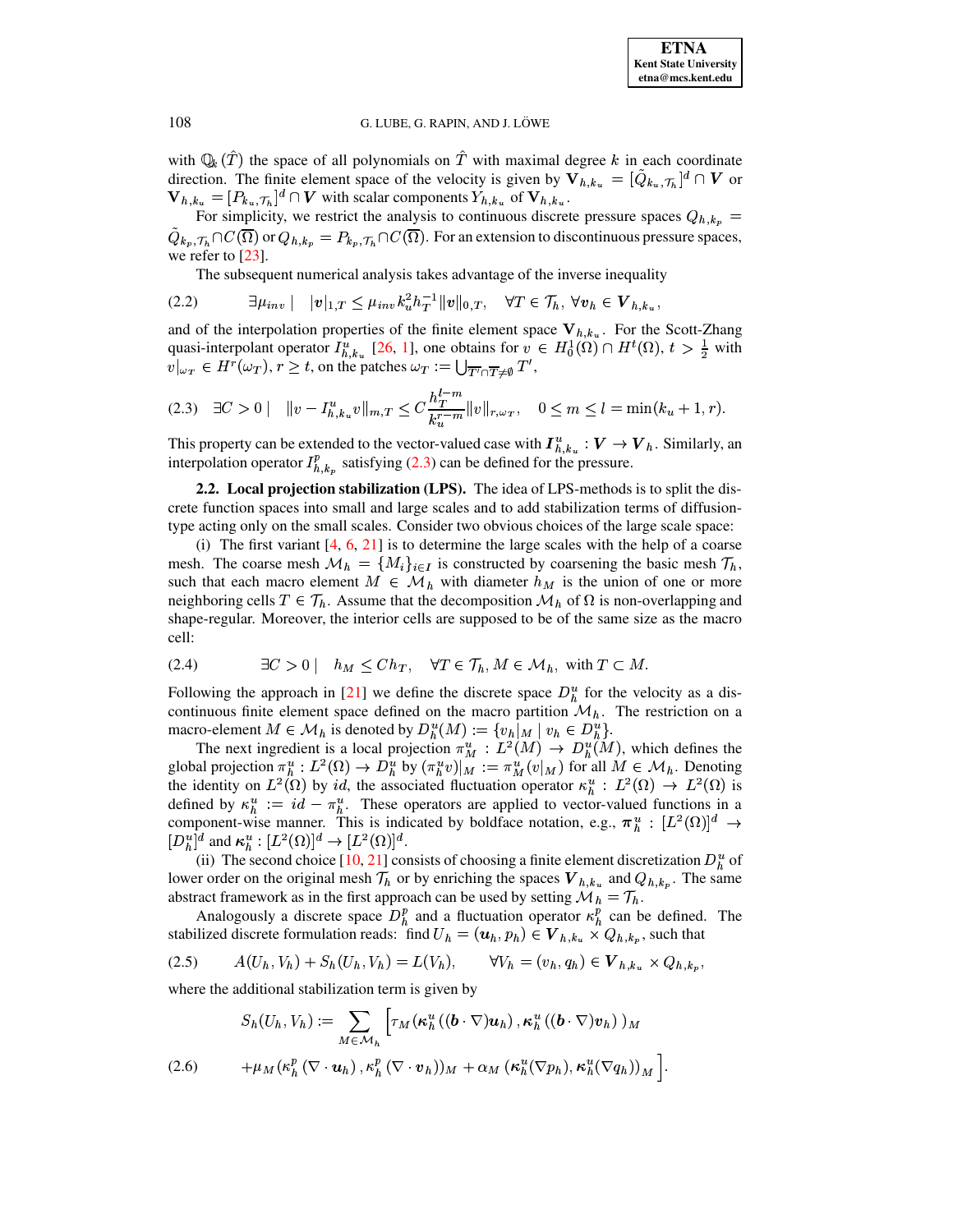<span id="page-3-5"></span>REMARK 2.4. Another variant is to replace the first right-hand side term of  $S_h(\cdot, \cdot)$  by

<span id="page-3-0"></span>
$$
\sum_{M\in\mathcal{M}_h}\delta_M(\kappa_h^u\left(\nabla\boldsymbol{u}_h\right),\kappa_h^u\left(\nabla\boldsymbol{v}_h\right))_M;
$$

LOCAL PROJECTION STABILIZATION FOR INCOMPRESSIBLE FLOW

see the corresponding result in Remark 3.9.

The constants  $\tau_M$ ,  $\mu_M$ ,  $\alpha_M$ , and  $\delta_M$  will be determined later, based on an a priori estimate. Notice that the stabilization  $S_h(\cdot, \cdot)$  acts solely on the small scales. Of course, there are some more degrees of freedom in the choice of  $S_h$ ; see also [4, 21].

In order to control the consistency error of the  $\kappa_h^u$ -dependent stabilization terms, the space  $D_h^u$  has to be large enough; more precisely we assume the following.

<span id="page-3-2"></span>ASSUMPTION 2.5. The fluctuation operator  $\kappa_h^u$  satisfies, for  $0 \le l \le k_u$ , the following approximation property:

$$
(2.7) \qquad \exists C_{\kappa} > 0 \mid \qquad \|\kappa_h^u q\|_{0,M} \le C_{\kappa} \frac{h_M^l}{k_u^l} |q|_{l,M}, \quad \forall q \in H^l(M), \ \forall M \in \mathcal{M}_h.
$$

Due to the consistency of the  $\kappa_h^p$ -dependent stabilization term, thus involving the space  $D_h^p$ , we do not need such a condition for  $D_h^p$ . In Section 3.5 several choices for the discrete spaces will be presented. For the analysis, the following properties of the stabilization term  $(2.6)$  are required.

<span id="page-3-4"></span>LEMMA 2.6. There holds for all  $U, V \in V \times [Q \cap H^1(\Omega)]$ 

$$
(2.8) \t\t (i) |S_h(U,V)| \leq S_h(U,U)^{\frac{1}{2}} S_h(V,V)^{\frac{1}{2}},
$$

$$
(2.9) \qquad (ii) \ \ S_h(U, U) \geq 0,
$$

(2.10) (iii) 
$$
S_h(U, U) \leq C_S |\mathbf{u}|_1^2 + C_\kappa^2 \left( \max_{M \in \mathcal{M}_h} \alpha_M \right) |p|_1^2, \quad U = (\mathbf{u}, p),
$$

with  $C_S := C_{\kappa}^2 \max_{M \in \mathcal{M}_h} \left[ \tau_M ||\boldsymbol{b}||^2_{(L^{\infty}(M))^d} + \mu_M \right]$ .

*Proof.* Property (ii) is trivial and (i) follows from the Cauchy-Schwarz inequality. Inequality (iii) can be derived from

$$
S_h(U,U) \leq C_{\kappa}^2 \sum_{M \in \mathcal{M}_h} \left[ \tau_M ||b||_{(L^{\infty}(M))^d}^2 |u|_{1,M}^2 + \mu_M |u|_{1,M}^2 + \alpha_M |p|_{1,M}^2 \right],
$$

using Assumption 2.5 with  $l = 0$  for the fluctuation operator. О

**2.3. Special interpolation operator.** Following  $[21]$ , we construct a special interpolant  $j_h^u : H^1(\Omega) \to Y_h$  for the velocity, such that the error  $v - j_h^u v$  is  $L^2$ -orthogonal to  $D_h^u$  for all  $v \in H_0^1(\Omega)$ . In order to conserve the standard approximation properties, let us suppose the following.

<span id="page-3-1"></span>ASSUMPTION 2.7. There exists a constant  $\beta_u > 0$  (possibly depending on  $k_u$ ), such that

<span id="page-3-3"></span>(2.11) 
$$
\inf_{q_h \in D_h^u} \sup_{v_h \in Y_{h,k_u}(M)} \frac{(v_h, q_h)_M}{\|v_h\|_{0,M}\|q_h\|_{0,M}} \ge \beta_u > 0,
$$

where  $Y_{h,k_u}(M) := \{ v_h |_{M} \mid v_h \in Y_{h,k_u}, v_h = 0 \text{ on } \Omega \setminus M \}.$ 

REMARK 2.8. The space  $D_h^u$  must not be too rich, since the inf-sup condition (2.11) has to be satisfied. On the other hand,  $D_h^u$  must be rich enough to fulfill the approximation property (2.7). Later on, we will present several function spaces  $D_h^u$  which satisfy (2.11).

109

**ETNA Kent State University**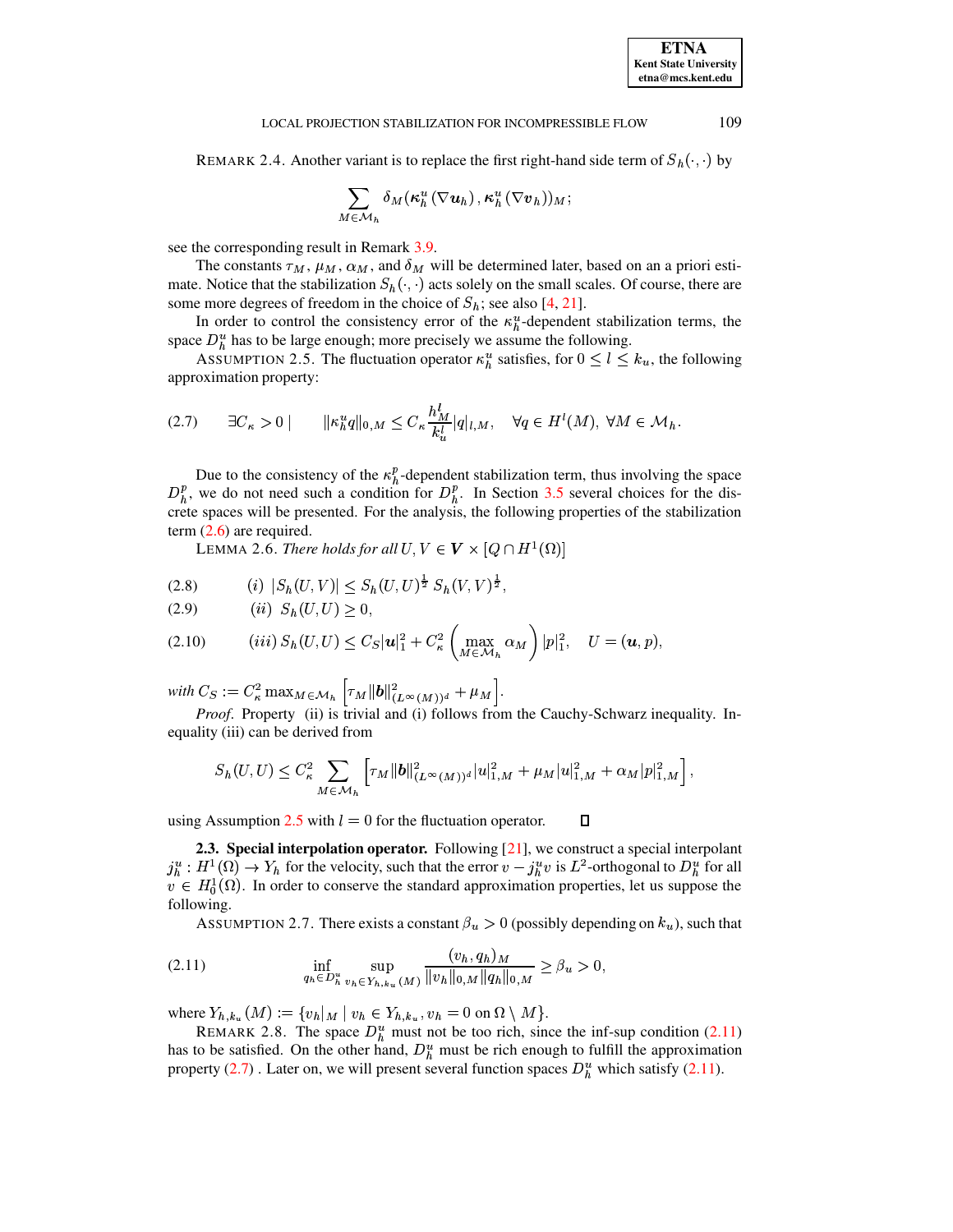<span id="page-4-1"></span>

| <b>ETNA</b>                  |
|------------------------------|
| <b>Kent State University</b> |
| etna@mcs.kent.edu            |

In the following, we use the notation  $a \lesssim b$ , if there exists a constant  $C > 0$  independent of all relevant sizes, such as mesh size, polynomial degree or coefficients, such that  $a \leq Cb$ .

LEMMA 2.9. Let Assumption 2.7 be satisfied. Then there are interpolation operators  $j_h^u : H_0^1(\Omega) \to Y_h$  and  $j_h^u : V \to V_{h,k_u}$ , such that

(2.12) 
$$
(v - j_h^u v, q_h)_{\Omega} = 0, \quad \forall q_h \in D_h^u, \forall v \in H_0^1(\Omega),
$$

$$
(2.13) \t\t ||v - j_h^u v||_{0,M} + \frac{h_M}{k_u^2}|v - j_h^u v|_{1,M} \lesssim \left(1 + \frac{1}{\beta_u}\right) \frac{h_M^u}{k_u^l} ||v||_{l,\omega_M},
$$

for all  $v \in H^1(\Omega) \cap H_0^1(\Omega)$  and

<span id="page-4-6"></span>(2.14) 
$$
(\mathbf{v} - \mathbf{j}_h^u \mathbf{v}, \mathbf{q}_h)_{\Omega} = 0, \quad \forall \mathbf{q}_h \in [D_h^u]^d, \forall \mathbf{v} \in \mathbf{V},
$$

$$
(2.15) \t\t ||\boldsymbol{v} - \boldsymbol{j}_h^u \boldsymbol{v}||_{0,M} + \frac{h_M}{k_u^2} |\boldsymbol{v} - \boldsymbol{j}_h^u \boldsymbol{v}|_{1,M} \lesssim \left(1 + \frac{1}{\beta_u}\right) \frac{h_M^v}{k_u^l} ||\boldsymbol{v}||_{l,\omega_M},
$$

for all  $v \in [H^l(\Omega)]^d \cap V$ ,  $M \in \mathcal{M}_h$ , and  $1 \leq l \leq k_u + 1$ . Here  $\omega_M := \bigcup_{T \subset M} \omega_T$  is a neighborhood of  $M \in \mathcal{M}_h$ .

For better readability, we put the proof in the Appendix. Analogously, a corresponding result can be proved for the pressure.

<span id="page-4-5"></span><span id="page-4-2"></span>LEMMA 2.10. Suppose that there exists a constant  $\beta_p > 0$  (possibly depending on  $k_p$ ), such that

(2.16) 
$$
\inf_{q_h \in D_h^p} \sup_{v_h \in Q_{h,k_p}(M)} \frac{(v_h, q_h)_M}{\|v_h\|_{0,M} \|q_h\|_{0,M}} \geq \beta_p.
$$

Then there exists an interpolation operator  $j_h^p: Q \to Q_{h,k_p}$ , such that

$$
(2.18) \t||v - j_h^p v||_{0,M} + \frac{h_M}{k_p^2}|v - j_h^p v|_{1,M} \lesssim \left(1 + \frac{1}{\beta_p}\right) \frac{h_M^l}{k_p^l} ||v||_{l,\omega_M}, \ \forall v \in Q \cap H^l(\Omega).
$$

REMARK 2.11. The estimates of Lemmas 2.9 and 2.10 are optimal with respect to  $h_M$ . The estimates in the norm  $|\cdot|_{1,M}$  are seemingly sub-optimal regarding to  $k_u$  and  $k_p$ .

<span id="page-4-0"></span>3. A priori analysis. The next goal is an error estimate for the scheme  $(2.5)$ . Therefore, further assumptions on the finite element spaces  $V_{h,k_u}, D_{h,k_u}, Q_{h,k_v}$  and  $D_{h,k_v}$  are required.

3.1. Stability. First, the stability of the scheme will be shown. The standard approach is to provide this in the mesh-dependent norm

$$
\| |V| \| := \left( |[V]|^2 + \delta \|q\|_0^2 \right)^{\frac{1}{2}}, \quad |[V]|^2 := \| \nu^{\frac{1}{2}} \nabla v \|_0^2 + \| \sigma^{\frac{1}{2}} v \|_0^2 + S_h(V, V),
$$

<span id="page-4-4"></span>for  $V = (v, q) \in V \times Q$  with suitable  $\delta > 0$ . Here we prefer a separated approach for velocity and pressure by using first the  $\vert \vert \cdot \vert \vert$  semi-norm and then a post-processing argument for the pressure.

<span id="page-4-3"></span>LEMMA 3.1. The following a-priori estimate is valid

(3.1) 
$$
\|\nu^{\frac{1}{2}}\nabla u_h\|_0^2 + \|\sigma^{\frac{1}{2}}u_h\|_0^2 \leq |[U_h]|^2 \leq (f, u_h)_{\Omega}.
$$

Hence, uniqueness and existence of  $u_h \in V_{h,k_u}$  in the scheme (2.5) follows.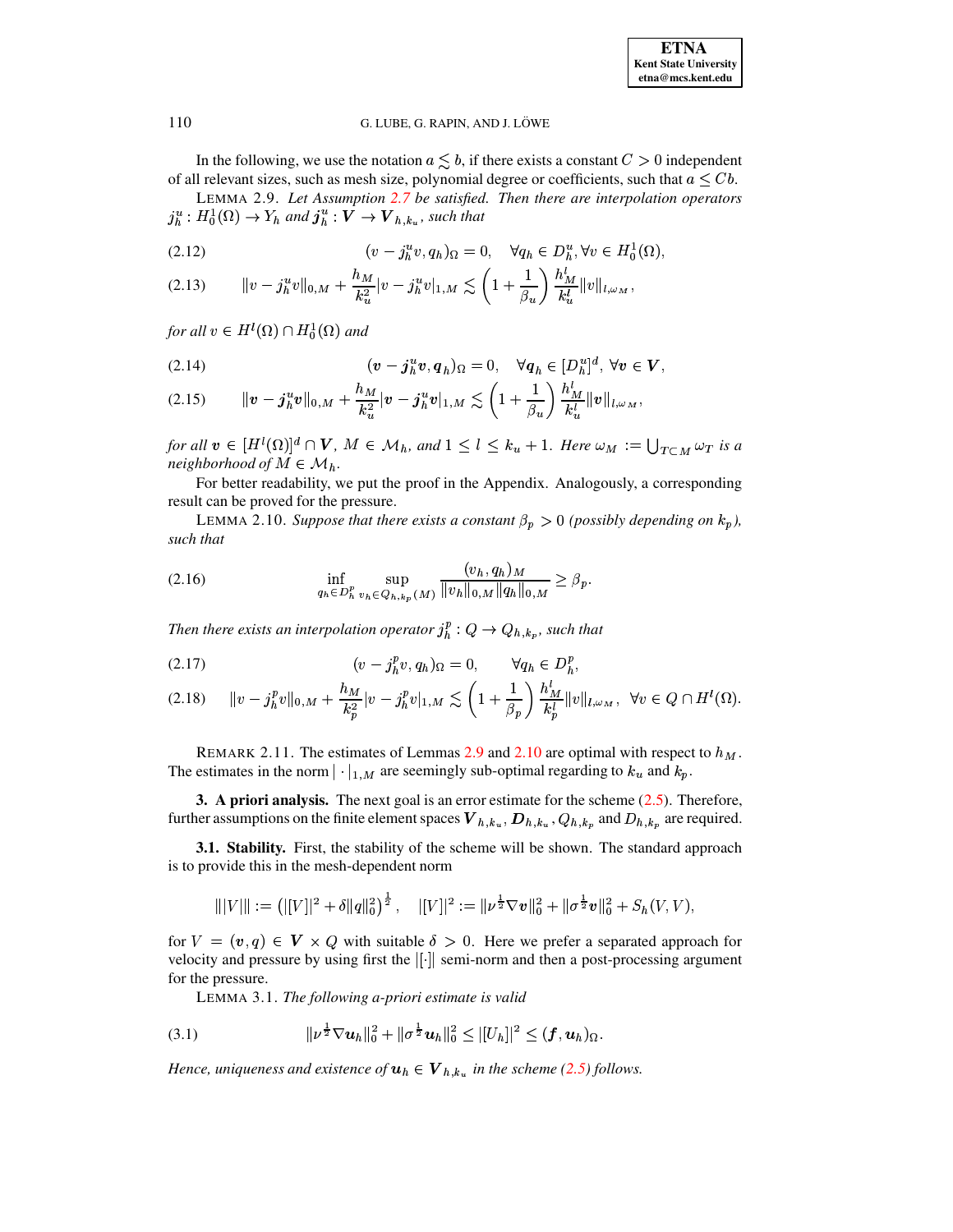*Proof.* Integration by parts yields  $((\mathbf{b} \cdot \nabla) \mathbf{u}_h, \mathbf{u}_h)_{\Omega} = -\frac{1}{2}((\nabla \cdot \mathbf{b}) \mathbf{u}_h, \mathbf{u}_h)_{\Omega} = 0$ , and therefore

$$
(3.2) \qquad (A+S_h)(U_h,U_h)=\|\nu^{\frac{1}{2}}\nabla u_h\|_0^2+\|\sigma^{\frac{1}{2}}u_h\|_0^2+S_h(U_h,U_h)=|[U_h]|^2.
$$

This implies (3.1), hence uniqueness and existence of the discrete velocity field  $u_h \in V_{h,k_u}$ of the scheme  $(2.5)$ .  $\Box$ 

The corresponding result for the pressure  $p_h \in Q_{h,k_p}$  follows from Lemma 3.2 and Lemma 3.1. Here, we use the notation  $\nu_{\infty} = ||\nu||_{L^{\infty}(\Omega)}, \nu_0 = \inf_{\Omega} \nu(x), \mathbf{b}_{\infty} = ||\mathbf{b}||_{(L^{\infty}(\Omega))^d}.$ 

<span id="page-5-0"></span>LEMMA 3.2. There exists a constant  $\gamma > 0$  dependent on the continuous inf-sup constant  $\beta$  and on the polynomial degree  $k_u$  but independent of the mesh size h, such that

$$
(3.3) \quad \|p_h\|_0 \le \gamma \Big(\sqrt{\nu_{\infty}} + \sqrt{C_P \sigma} + \frac{C_P b_{\infty}}{\sqrt{\nu_0 + \sigma C_P^2}} + \sqrt{C_S} + C_T\Big) |[U_h]| \; + \frac{1}{\beta} \|f\|_{-1},
$$

where  $C_S = C_{\kappa}^2 \max_{M \in \mathcal{M}_h} \left[ \tau_M ||b||_{(L^{\infty}(M))^d}^2 + \mu_M \right]$  and  $C_T = \frac{1}{\beta} \max_M \frac{C_{\kappa} h_M}{k_u \sqrt{\alpha_M}}$ .  $C_P$  is the constant in the Poincaré inequality.

*Proof.* Using the closed range theorem, the continuous inf-sup condition yields the existence of  $\mathbf{v} \in [H_0^1(\Omega)]^d$  with  $\nabla \cdot \mathbf{v} = -p_h$  and  $|\mathbf{v}|_1 \leq \frac{1}{\beta} ||p_h||_0$ . We set  $\mathbf{v}_h := \mathbf{j}_h^u \mathbf{v}$ . Lemma 2.9 together with the triangle inequality imply

$$
|\boldsymbol{v}_h|_1 \leq |\boldsymbol{v}|_1 + C\Big(1+\frac{1}{\beta_u}\Big)k_u|\boldsymbol{v}|_1 \leq \frac{1}{\beta}\Big[1+C\Big(1+\frac{1}{\beta_u}\Big)k_u\Big]||p_h||_0 =: C_A||p_h||_0.
$$

<span id="page-5-1"></span>Consider now

$$
(3.4) \quad (\boldsymbol{f},\boldsymbol{v}_h)_{\Omega} = (A + S_h)(U_h,(\boldsymbol{v}_h,0)) = -(p_h, \nabla \cdot \boldsymbol{v})_{\Omega} - \sum_{i=1}^3 T_i = ||p_h||_0^2 - \sum_{i=1}^3 T_i,
$$

with terms  $T_i$  given below. Standard inequalities and integration by parts imply

$$
T_1 = (\nu \nabla u_h, \nabla v_h)_{\Omega} + (\sigma u_h, v_h)_{\Omega} + ((\boldsymbol{b} \cdot \nabla) u_h, v_h)_{\Omega}
$$
  
\n
$$
\leq (\nu_{\infty}^{\frac{1}{2}} + (\sigma C_P)^{\frac{1}{2}} + \frac{C_P \boldsymbol{b}_{\infty}}{\sqrt{\nu_0 + \sigma C_P^2}}) (\|\nu^{\frac{1}{2}} \nabla u_h\|_0^2 + \|\sqrt{\sigma} u_h\|_0^2)^{\frac{1}{2}} |v_h|_1
$$
  
\n
$$
\leq (\nu_{\infty}^{\frac{1}{2}} + (\sigma C_P)^{\frac{1}{2}} + \frac{C_P \boldsymbol{b}_{\infty}}{\sqrt{\nu_0 + \sigma C_P^2}}) C_A |[U_h] | ||p_h||_0,
$$

where  $C_P$  stems from the Poincaré inequality  $||\mathbf{v}_h||_0 \leq C_P^{\frac{1}{2}} |\mathbf{v}_h|_1$ . Lemma 2.6 gives

$$
T_2 = S_h(U_h, (\boldsymbol{v}_h, 0)) \leq S_h(U_h, U_h)^{\frac{1}{2}} S_h((\boldsymbol{v}_h, 0), (\boldsymbol{v}_h, 0))^{\frac{1}{2}} \leq \sqrt{C_S} ||U_h|| ||\boldsymbol{v}_h||_1 \leq \sqrt{C_S} C_A ||U_h|| ||p_h||_0.
$$

Integration by parts (for continuous discrete pressure space) and Lemma 2.9 yield

$$
T_3 = |(\nabla \cdot (\boldsymbol{v}_h - \boldsymbol{v}), p_h)_{\Omega}| = |(\boldsymbol{v}_h - \boldsymbol{v}, \nabla p_h)_{\Omega}| = |(\boldsymbol{v}_h - \boldsymbol{v}, \kappa_h^u \nabla p_h)_{\Omega}|
$$
  

$$
\leq \left(\sum_M \frac{C_\kappa^2 h_M^2}{k_u^2 \alpha_M} |\boldsymbol{v}|_{1,M}^2\right)^{\frac{1}{2}} |[U_h]| \leq \frac{1}{\beta} \max_M \frac{C_\kappa h_M}{k_u \sqrt{\alpha_M}} |[U_h]| \, ||p_h||_0.
$$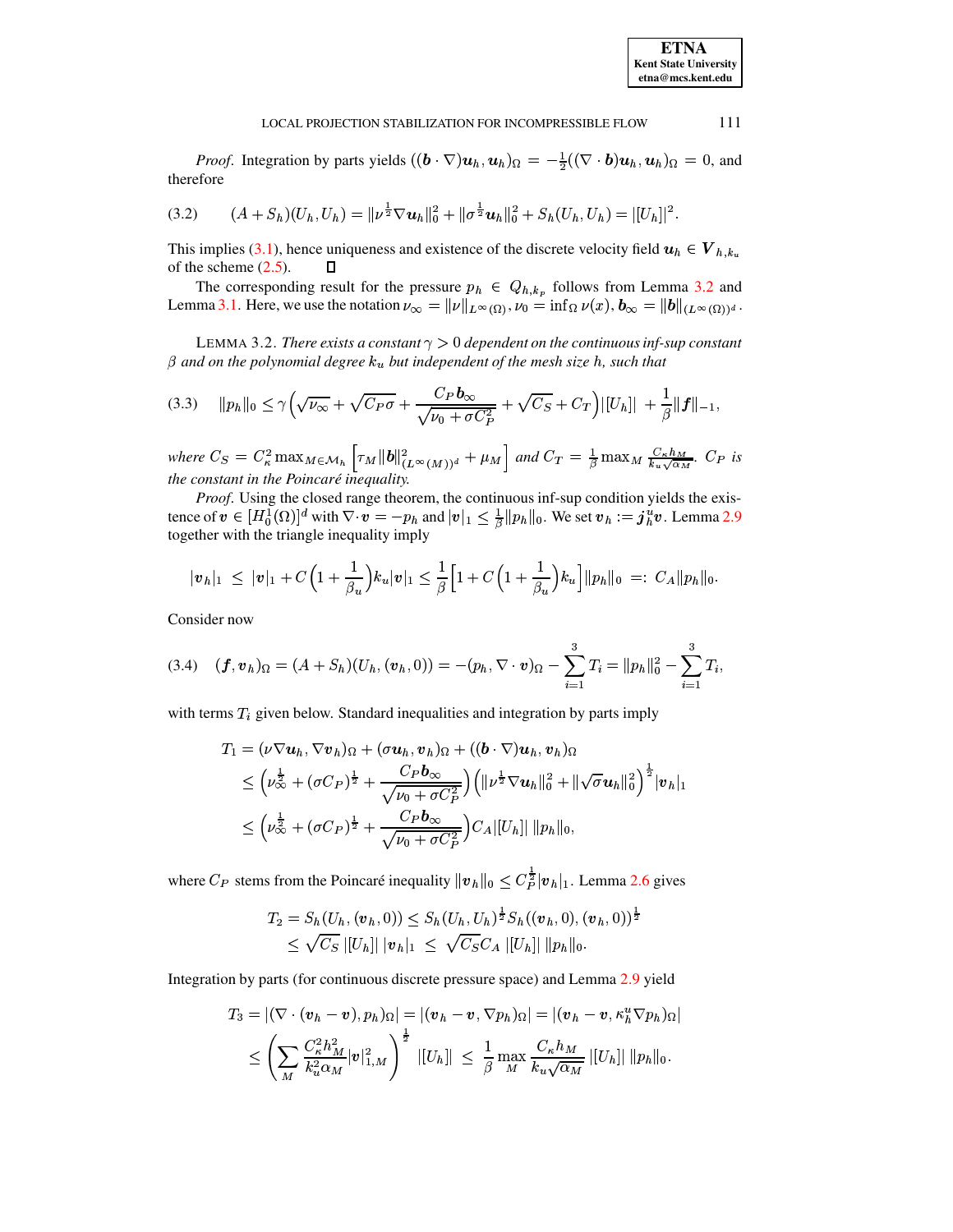Furthermore, there holds  $(-f, v_h)_{\Omega} \leq ||f||_{-1} |v_h|_{1}$  with the norm  $|| \cdot ||_{-1}$  in  $[H^{-1}(\Omega)]^d$ . Using all these estimates, we obtain from  $(3.4)$ ,

$$
(3.5) \quad ||p_h||_0 \leq \left( C_A \left[ \sqrt{\nu_{\infty}} + \sqrt{C_P \sigma} + \frac{C_P b_{\infty}}{\sqrt{\nu_0 + \sigma C_P^2}} + \sqrt{C_S} \right] + C_T \right) |[U_h]| + C_A||f||_{-1},
$$

where  $C_T := \frac{1}{\beta} \max_M \frac{C_{\kappa} h_M}{k_{\kappa} \sqrt{\alpha_M}}$ .  $\Box$ 

3.2. Approximate Galerkin orthogonality. In LPS methods the Galerkin orthogonality is not fulfilled and a careful analysis of the consistency error has to be done.

<span id="page-6-0"></span>LEMMA 3.3. Let  $U \in V \times Q$  and  $U_h \in V_{h,k_u} \times Q_{h,k_p}$  be the solutions of (2.1) and of  $(2.5)$ , respectively. Then, there holds

(3.6) 
$$
(A + S_h)(U - U_h, V_h) = S_h(U, V_h), \qquad \forall V_h \in \mathbf{V}_{h, k_u} \times Q_{h, k_p}.
$$

<span id="page-6-1"></span> $\Box$ *Proof.* The assertion  $(3.6)$  follows by subtracting  $(2.5)$  from  $(2.1)$ . Now the consistency error can be estimated with the help of Lemma 2.6.

LEMMA 3.4. Let Assumption 2.5 be fulfilled and  $(u, p) \in V \times Q$  with  $(b \cdot \nabla)u \in$  $(H^{l_u+1}(M))^d$ ,  $\nabla \cdot \mathbf{u} = 0$ ,  $p \in H^{l_p+1}(M)$  for all  $M \in \mathcal{M}_h$ . Then, we obtain for  $0 \leq l_u, l_p \leq k_u$ 

$$
(3.7) \t|S_h(U,V_h)| \lesssim \Big(\sum_{M\in\mathcal{M}_h} \tau_M \frac{h_M^{2l_u}}{k_u^{2l_u}} |(\boldsymbol{b}\cdot\nabla)\boldsymbol{u}|_{l_u,M}^2 + \alpha_M \frac{h_M^{2l_p}}{k_p^{2l_p}} |p|_{l_p+1,M}^2 \Big)^{\frac{1}{2}} |[V_h]|.
$$

Proof. Lemma 2.6 yields

<span id="page-6-2"></span>
$$
S_h(U, V_h) \leq S_h(U, U)^{\frac{1}{2}} S_h(V_h, V_h)^{\frac{1}{2}} \leq S_h(U, U)^{\frac{1}{2}} |[V_h]|.
$$

Assumption 2.5 and  $\nabla \cdot \mathbf{u} = 0$  imply

$$
S_h(U,U) \lesssim \sum_{M \in \mathcal{M}_h} \tau_M \frac{h_M^{2l_u}}{k_u^{2l_u}} |(\boldsymbol{b} \cdot \nabla) \boldsymbol{u}|^2_{l_u,M} + \alpha_M \frac{h_M^{2l_p}}{k_p^{2l_p}} |p|^2_{l_p+1,M}.
$$

Now the assertion follows from these estimates.

**3.3.** A priori error estimate. The a priori estimate can be shown by using the standard technique of combining the stability and the consistency results of the last subsections.

<span id="page-6-3"></span> $\Box$ 

THEOREM 3.5. Let  $U = (u, p) \in V \times Q$  be the continuous solution of (2.1) and  $U_h = (\mathbf{u}_h, p_h) \in \mathbf{V}_{h,k_u} \times Q_{h,k_p}$  the discrete solution of (2.5). We assume that the solution  $U = (\mathbf{u}, p) \in \mathbf{V} \times Q$  is sufficiently regular, i.e.,  $p \in H^{l_p+1}(\Omega)$ ,  $\mathbf{u} \in [H^{l_u+1}(\Omega)]^d$ , and  $(b \cdot \nabla)u \in [H^{l_u}(\Omega)]^d$ . Furthermore, let the Assumptions 2.5 and 2.7 for the coarse velocity space  $D_h^u$  be satisfied. For the space  $D_h^p$  we assume that (2.16) is satisfied. Then, there holds for  $1 \leq l_u \leq k_u$  and  $1 \leq l_p \leq \min\{k_p, k_u\}$ ,

<span id="page-6-4"></span>
$$
(3.8) \quad ||U - U_h||^2 \lesssim \sum_{M \in \mathcal{M}_h} \left( \tau_M \frac{h_M^{2l_u}}{k_u^{2l_u}} || (\boldsymbol{b} \cdot \nabla) \boldsymbol{u} ||_{l_u, \omega_M}^2 \right. \\
\left. + \left( 1 + \frac{1}{\beta_u} \right)^2 \frac{h_{M}^{2l_u}}{k_u^{2l_u - 2}} C_M^u ||\boldsymbol{u} ||_{l_u + 1, \omega_M}^2 + \left( 1 + \frac{1}{\beta_p} \right)^2 \frac{h_{M}^{2l_p}}{k_p^{2l_p - 2}} C_M^p ||p||_{l_p + 1, \omega_M}^2 \right),
$$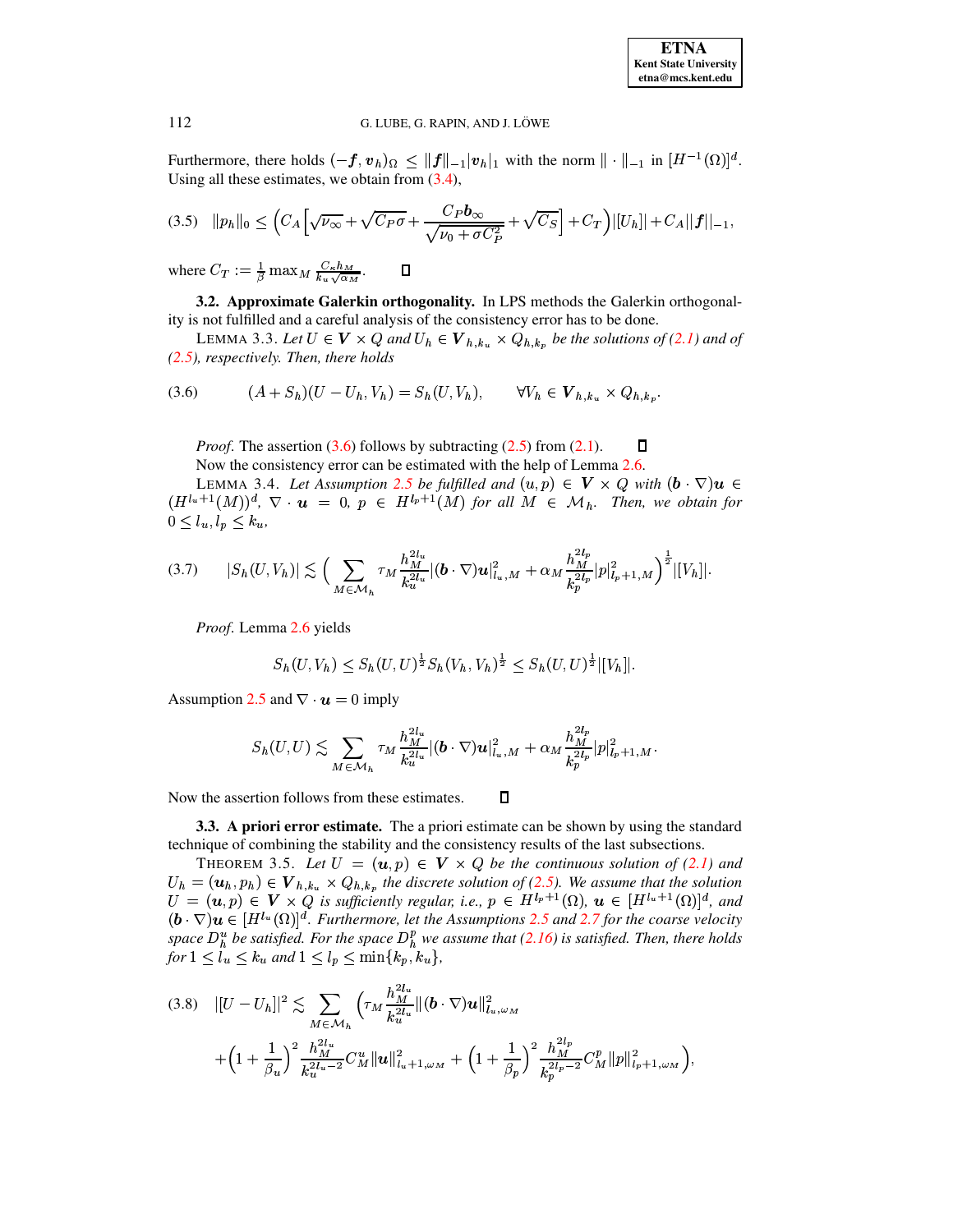### LOCAL PROJECTION STABILIZATION FOR INCOMPRESSIBLE FLOW

where

$$
C_M^u := \|\nu\|_{L^\infty(M)} + \frac{h_M^2}{k_u^4} (\sigma + \frac{1}{\tau_M} + \frac{1}{\alpha_M}) + \mu_M + \|b\|_{(L^\infty(M))^{d}}^2 \tau_M,
$$
  

$$
C_M^p := \alpha_M + \frac{1}{\mu_M} \frac{h_M^2}{k_p^4}.
$$

*Proof.* The error is split into two parts

$$
U-Uh=(\boldsymbol{u}-\boldsymbol{u}_h,p-p_h)=(\boldsymbol{u}-\boldsymbol{j}_h^{\mathrm{u}}\boldsymbol{u},p-\boldsymbol{j}_h^{\mathrm{p}}\boldsymbol{p})+(\boldsymbol{j}_h^{\mathrm{u}}\boldsymbol{u}-\boldsymbol{u}_h,\boldsymbol{j}_h^{\mathrm{p}}\boldsymbol{p}-p_h).
$$

We start with the approximation error  $(\mathbf{u} - \mathbf{j}_{h}^{u} \mathbf{u}, p - \mathbf{j}_{h}^{p})$ . Lemma 2.9 (i) and Lemma 2.10 yield

<span id="page-7-0"></span>
$$
(3.9) \qquad ||(u - j_h^u u, p - j_h^p p) || \lesssim \left(1 + \frac{1}{\beta_p}\right) \left(\sum_{M \in \mathcal{M}_h} \frac{h_M^{2l_p}}{k_p^{2l_p - 2}} \alpha_M ||p||_{l_p + 1, \omega_M}^2\right)^{\frac{1}{2}}
$$

$$
+ \left(1 + \frac{1}{\beta_u}\right) \left(\sum_{M \in \mathcal{M}_h} \left[||\nu||_{L^{\infty}(M)} + \sigma \frac{h_M^2}{k_u^4} + \mu_M + \tau_M ||b||_{(L^{\infty}(M))^d}^2\right] \frac{h_M^{2l_u}}{k_u^{2l_u - 2}} ||u||_{l_u + 1, \omega_M}^2\right)^{\frac{1}{2}}
$$

Now we estimate the remaining part  $W_h := (\mathbf{w}_h, r_h) = (j_h^u \mathbf{u} - \mathbf{u}_h, j_h^p p - p_h)$  via Lemma 3.1,

$$
|[(j_{h}^{u}u - u_{h},j_{h}^{p}p - p_{h})]| = \frac{(A + S_{h})((j_{h}^{u}u - u_{h},j_{h}^{p}p - p_{h}),W_{h})}{|[W_{h}]|} \\
= \underbrace{\frac{(A + S_{h})((u - u_{h},p - p_{h}),W_{h})}{|[W_{h}]|}}_{:=I} + \underbrace{\frac{(A + S_{h})((j_{h}^{u}u - u,j_{h}^{p}p - p),W_{h})}{|[W_{h}]|}}_{=:II}.
$$

Applying Lemmas 3.3 and 3.4, the first term is bounded by

$$
I = \frac{S_h((u,p),W_h)}{|[W_h]]} \lesssim \sum_{M \in \mathcal{M}_h} \left( \tau_M \frac{h_M^{2l_u}}{k_u^{2l_u}} \| (\boldsymbol{b} \cdot \nabla) \boldsymbol{u} \|_{l_u,M}^2 + \alpha_M \frac{h_M^{2l_p}}{k_p^{2l_p}} \| p \|_{l_p+1,M}^2 \right)^{\frac{1}{2}}.
$$

Now we consider the terms of  $II$  separately. Integration by parts and property  $(2.14)$  yield

$$
(\nu \nabla (\mathbf{j}_h^u \mathbf{u} - \mathbf{u}), \nabla \mathbf{w}_h)_{\Omega} + (\sigma (\mathbf{j}_h^u \mathbf{u} - \mathbf{u}), \mathbf{w}_h)_{\Omega} + ((\mathbf{b} \cdot \nabla)(\mathbf{j}_h^u \mathbf{u} - \mathbf{u}), \mathbf{w}_h)_{\Omega} = (\nu \nabla (\mathbf{j}_h^u \mathbf{u} - \mathbf{u}), \nabla \mathbf{w}_h)_{\Omega} + (\sigma (\mathbf{j}_h^u \mathbf{u} - \mathbf{u}), \mathbf{w}_h)_{\Omega} - (\kappa_h^u ((\mathbf{b} \cdot \nabla) \mathbf{w}_h), \mathbf{j}_h^u \mathbf{u} - \mathbf{u})_{\Omega} \n\lesssim \left(1 + \frac{1}{\beta_u}\right) \left(\sum_{M \in \mathcal{M}_h} \frac{h_M^{2l_u}}{k_u^{2l_u - 2}} \left[ \|\nu\|_{L^\infty(M)} + (\sigma + \frac{1}{\tau_M}) \frac{h_M^2}{k_u^4} \right] \|\mathbf{u}\|_{l_u + 1, \omega_M}^2 \right)^{\frac{1}{2}} |[W_h]|.
$$

The orthogonality property  $(2.14)$  results in

$$
\begin{aligned} |(p-j_h^p p, \nabla \cdot \boldsymbol{w}_h)_{\Omega}| &= |(p-j_h^p p, \kappa_h^p \nabla \cdot \boldsymbol{w}_h)_{\Omega}| \\ &\lesssim \Big(1+\frac{1}{\beta_p}\Big) \Big(\sum_{M \in \mathcal{M}_h} \frac{h_M^{2l_p+2}}{k_p^{2l_p+2}} \mu_M^{-1} \|p\|_{l_p+1,\omega_M}^2\Big)^{\frac{1}{2}} |[W_h]| \end{aligned}
$$

Integration by parts (due to continuous discrete pressure) and  $(2.14)$  lead to

$$
(3.10) \quad |(r_h, \nabla \cdot (\boldsymbol{j}_h^u \boldsymbol{u} - \boldsymbol{u}))_{\Omega}| \leq |(\nabla r_h, \boldsymbol{j}_h^u \boldsymbol{u} - \boldsymbol{u})_{\Omega}| = |\kappa_h^u(\nabla r_h), \boldsymbol{j}_h^u \boldsymbol{u} - \boldsymbol{u})_{\Omega}|
$$
  
 
$$
\lesssim \left(1 + \frac{1}{\beta_u}\right) \left(\sum_{M \in \mathcal{M}_h} \frac{h_M^{2l_u+2}}{\alpha_M} \|\boldsymbol{u}\|_{l_u+1,\omega_M}^2\right)^{\frac{1}{2}} |[W_h]|.
$$

113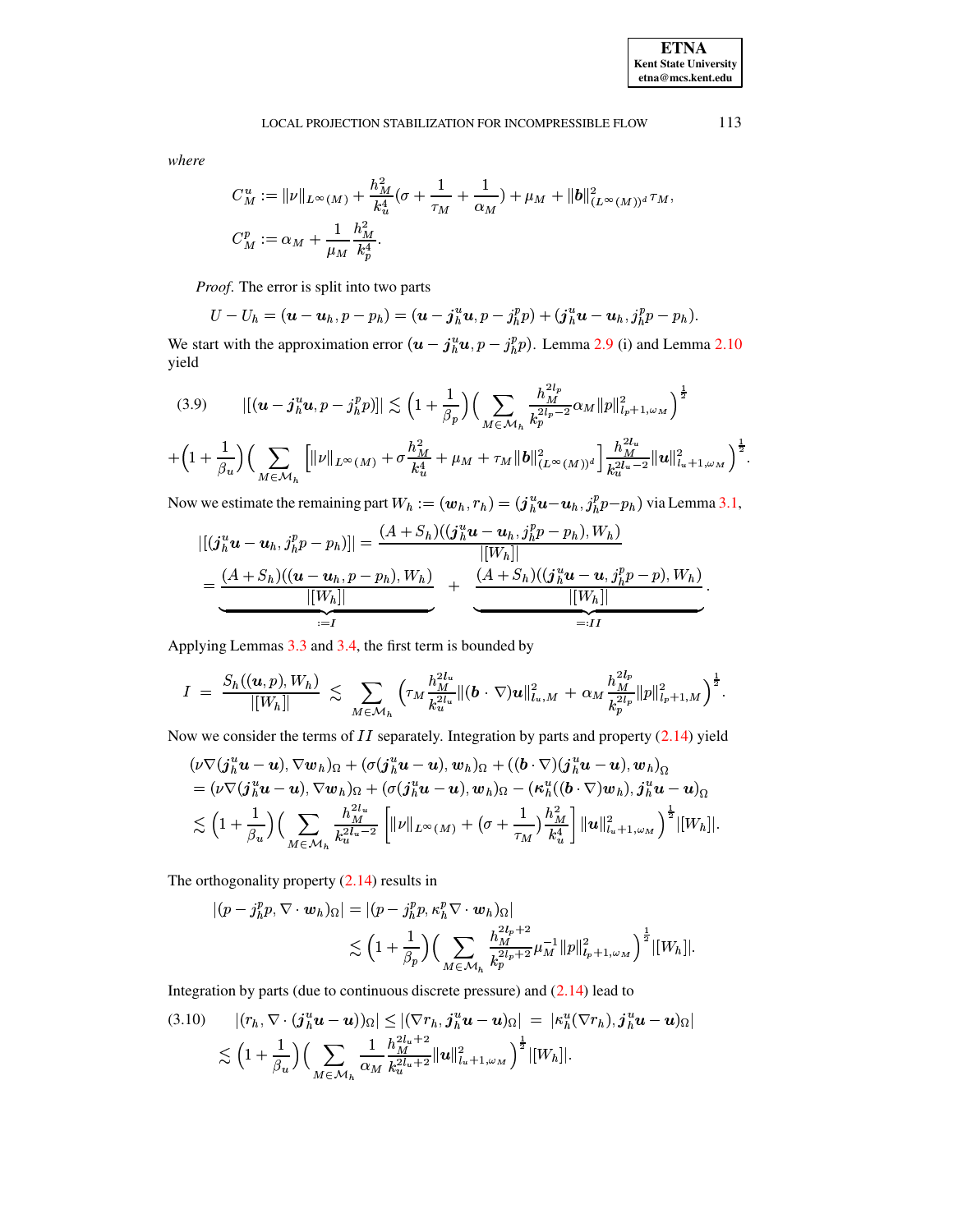The estimation of the stabilization term is straightforward

$$
|S_h((j_h^u \mathbf{u} - \mathbf{u}, j_h^p p - p), W_h)|
$$
  
\n
$$
\leq (S_h((j_h^u \mathbf{u} - \mathbf{u}, j_h^p p - p), (j_h^u \mathbf{u} - \mathbf{u}, j_h^p p - p))^{\frac{1}{2}} (S_h(W_h, W_h))^{\frac{1}{2}}
$$
  
\n
$$
\lesssim (1 + \frac{1}{\beta_u}) \Big( \sum_{M \in \mathcal{M}_h} \frac{h_M^{2l_u}}{k_u^{2l_u - 2}} \Big[ \tau_M ||\mathbf{b}||_{(L^{\infty}(M))^d}^2 + \mu_M \Big] ||\mathbf{u}||_{l_u + 1, \omega_M}^2 \Big)^{\frac{1}{2}} |[W_h]|
$$
  
\n
$$
+ (1 + \frac{1}{\beta_p}) \Big( \sum_{M \in \mathcal{M}_h} \alpha_M \frac{h_M^{2l_p}}{k_p^{2l_p - 2}} ||p||_{l_p + 1, \omega_M}^2 \Big)^{\frac{1}{2}} |[W_h]|.
$$

Adding up all inequalities for the estimate of  $|[W_h]|^2 = I + II$  together with the estimate of  $(3.9)$  gives the assertion.  $\Box$ 

CORROLARY 3.6. Under the assumptions of Theorem 3.5 and the notation of Lemma 3.2, we obtain

$$
(3.11) \qquad ||p - p_h||_0 \lesssim \gamma \Big( \sqrt{\nu_{\infty}} + \sqrt{C_P \sigma} + \min \Big( \frac{C_P}{\sqrt{\nu_0}}; \frac{1}{\sqrt{\sigma}} \Big) \mathbf{b}_{\infty} + \frac{\sqrt{C_S}}{\beta} + C_T \Big) |[U - U_h]|.
$$

with constants  $\gamma$ ,  $C_S$ ,  $C_T$  and  $\beta$  as in Lemma 3.2.

Proof. The proof mimics the proof of Lemma 3.2. In equation (3.4), one has to replace  $U_h = (u_h, p_h)$  by  $U - U_h = (u - u_h, p - p_h)$  and  $(f, v_h)_{\Omega}$  by  $S_h(U - U_h, (j_h^u v, 0)).$  $\Box$ 

**3.4. Parameter design.** Now we will calibrate the stabilization parameters  $\alpha_M$ ,  $\tau_M$ , and  $\mu_M$  with respect to the local mesh size  $h_M$ , the polynomial degrees  $k_u$  and  $k_p$  of the discrete ansatz functions and problem data. The parameters are determined by minimizing and balancing the terms of the right-hand side of the general a priori error estimation.

First, equilibrating the  $\tau_M$ -dependent terms in  $C_M^u$  yields

(3.12) 
$$
\tau_M \sim \frac{h_M}{\|b\|_{(L^\infty(M))^{d}} k_u^2}.
$$

Similarly, equilibration of the terms in  $C_M^u$  and  $C_M^p$  involving  $\mu_M$  and  $\alpha_M$  yields

(3.13) 
$$
\mu_M \sim \frac{h_M^{l_p - l_u + 1}}{k^{l_p - l_u + 2}}, \qquad \alpha_M \sim \frac{h_M^{l_u - l_p + 1}}{k^{l_u - l_p + 2}},
$$

where we used  $k \sim k_u \sim k_p$ . For the following result, we assume that the solution  $(u, p)$  of the continuous Oseen problem is sufficiently smooth.

CORROLARY 3.7. For equal-order interpolation  $k = k_u = k_p \ge 1$ , let  $l = l_u = l_p \le k$ and

(3.14) 
$$
\mu_M = \frac{\mu_0 h_M}{k^2}, \qquad \alpha_M = \frac{\alpha_0 h_M}{k^2}, \qquad \tau_M = \frac{\tau_0 h_M}{\|b\|_{(L^\infty(M))^{d}} k^2}.
$$

Then we obtain, under assumptions of Theorem 3.5,

$$
||U - U_h||^2 \lesssim \sum_{M \in \mathcal{M}} \left( \left( 1 + \frac{1}{\beta_p} \right)^2 \frac{h_M^{2l+1}}{k^{2l}} ||p||_{l+1,\omega_M}^2 + \frac{h_M^{2l+1}}{k^{2l+2}} ||(\frac{b}{||b||_{(L^{\infty}(M))^d}} \cdot \nabla) \mathbf{u}||_{l,\omega_M}^2 + \left( 1 + \frac{1}{\beta_u} \right)^2 \left[ ||\nu||_{L^{\infty}(M)} + \sigma \frac{h_M^2}{k^4} + ||b||_{(L^{\infty}(M))^d} \frac{h_M}{k^2} \right] \frac{h_M^{2l}}{k^{2l-2}} ||\mathbf{u}||_{l+1,\omega_M}^2.
$$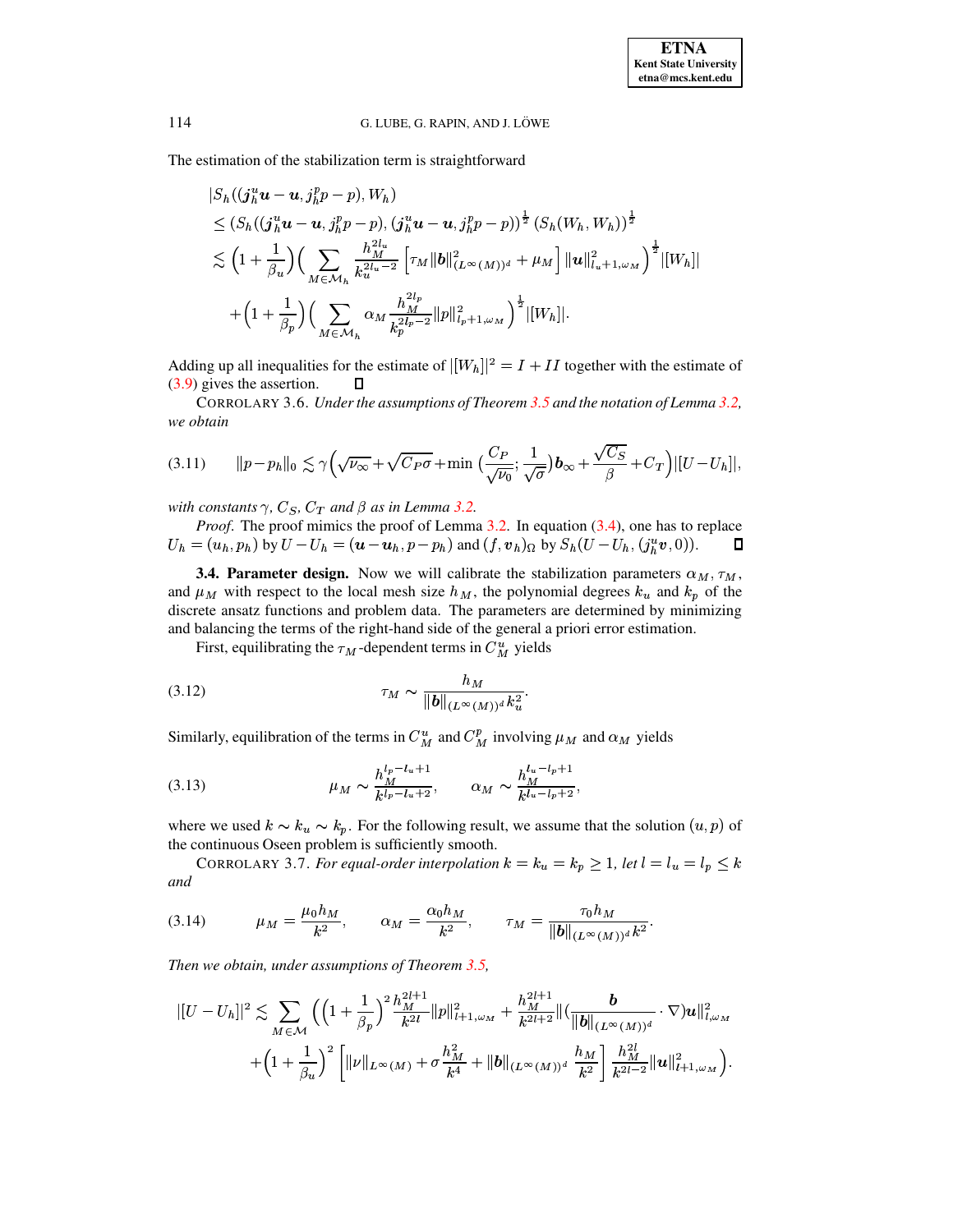#### LOCAL PROJECTION STABILIZATION FOR INCOMPRESSIBLE FLOW 115

*For inf-sup stable interpolation with*  $k_u = k_p + 1$ , we assume  $l_u = l_p + 1 = k_u$  and set

(3.15) 
$$
\alpha_M = \frac{\alpha_0 h_M^2}{k_u^3}, \ \mu_M = \frac{\mu_0}{k_u}, \ \tau_M = \frac{\tau_0 h_M}{\|b\|_{(L^\infty(M))^d} k_u^2}.
$$

*Then we obtain, under assumptions of Theorem [3.5,](#page-6-3)*

$$
||[U - U_h||^2 \lesssim \sum_{M \in \mathcal{M}} \left( \left(1 + \frac{1}{\beta_p}\right)^2 \frac{h_M^{2l_u}}{k_u^{2l_u+1}} ||p||_{l_u,\omega_M}^2 + \frac{h_M^{2l_u+1}}{k_u^{2l_u+2}} ||(\frac{b}{||b||_{(L^\infty(M))}d} \cdot \nabla) \mathbf{u}||_{l,\omega_M}^2 + \left(1 + \frac{1}{\beta_u}\right)^2 \left[ ||\nu||_{L^\infty(M)} + \sigma \frac{h_M^2}{k_u^4} + ||b||_{(L^\infty(M))^d} \frac{h_M}{k_u^2} + \frac{1}{k_u} \right] \frac{h_M^{2l_u}}{k_u^{2l_u-2}} ||\mathbf{u}||_{l+1,\omega_M}^2 \right).
$$

This result requires some further discussion:

- For equal-order pairs  $V_{h,k} \times Q_{h,k}$  and for (inf-sup stable) Taylor-Hood pairs  $V_{h,k+1} \times$  $Q_{h,k}$ , we obtain the optimal convergence rates  $\mathcal{O}(h_M^{k+\frac{1}{2}})$  and  $\mathcal O$  $\overline{v}$  ,  $\overline{v}$  ,  $\overline{v}$ ) and  $\mathcal{O}(h_M^{k+1})$ , respec- $\cdots$  , respectively, with respect to  $h_M$ .
- Due to the non-optimal convergence order of the interpolation operators  $j_h^u, j_h^p$  in the  $|\cdot|_1$ -norm, these estimates are presumably not optimal with respect to polynomial degree  $k_u$ . Let us assume that in Lemma [2.9](#page-4-1) there holds

$$
(3.16) \qquad \qquad \frac{h_M}{k_u}|v - j_h^u v|_{1,M} \lesssim \left(1 + \frac{1}{\beta_u}\right) \frac{h_M^l}{k^l} \|v\|_{l,\omega_M}
$$

and a similar result in Lemma [2.10](#page-4-2) as well. A careful check of the proofs leads to

<span id="page-9-0"></span>
$$
(3.17) \t\t \mu_M = \mu_0 \frac{h_M}{k}, \t \alpha_M = \alpha_0 \frac{h_M}{k}, \t \tau_M = \tau_0 \frac{h_M}{\|b\|_{(L^\infty(\Omega))^d} k_u}
$$

<span id="page-9-1"></span>for equal-order pairs with  $k = k_u = k_p$  and

$$
(3.18) \qquad \alpha_M = \alpha_0 \frac{h_M^2}{k_u^2}, \qquad \mu_M = \mu_0 \sim 1, \qquad \tau_M = \tau_0 \frac{h_M}{\|b\|_{(L^\infty(\Omega))^d} k_u}
$$

for inf-sup stable pairs with  $k_u = k_p + 1$ . Then the a-priori estimate [\(3.8\)](#page-6-4) in Theo-rem [3.5](#page-6-3) would be optimal with respect to  $k_u$  and  $k_p$ , too, with the possible exception of the factors depending on  $\beta_u$  and  $\beta_p$ . The latter reason eventually leads to a nonoptimal parameter design with respect to  $k_u$ .

• The formulas for the stabilization parameters and the error estimates are only asymptotic statements. To the best of our knowledge, there is so far no general concept for a more precise design of the stabilization parameters (with the possible exception of one-dimensional problems with constant coefficients). Unfortunately, this leaves the practitioner with the problem of choosing  $\tau_0, \nu_0, \alpha_0$ . Table 4.1 below might give an indication of suitable values in our experiments for an academic problem.

REMARK 3.8. The SUPG parameter  $\tau_M$  in residual-based stabilization methods has the typical design  $\tau_M \sim \min \left( \frac{h_M}{\|b\|_{(L^\infty(M))^{d}} k_u}; \frac{1}{\sigma}; \frac{h_M^2}{k_u^2 \nu} \right)$ ; see [\[20\]](#page-16-5). This can be rewritten as  $\tau_M \sim \min\left(\frac{h_M^2}{\nu_k^2} \min\left(1, \frac{1}{Re_M}\right), \frac{1}{\sigma}\right)$  with the local Reynolds number  $Re_M = \frac{h_M ||b||_{L^{\infty}(M)|^d}}{k_M \nu}$ . This means that the design of the SUPG-like parameter  $\tau_M$  in [\(3.17\)](#page-9-0)-[\(3.18\)](#page-9-1) is strongly simplified for the LPS method due to the symmetric stabilization term  $S_h$ . This choice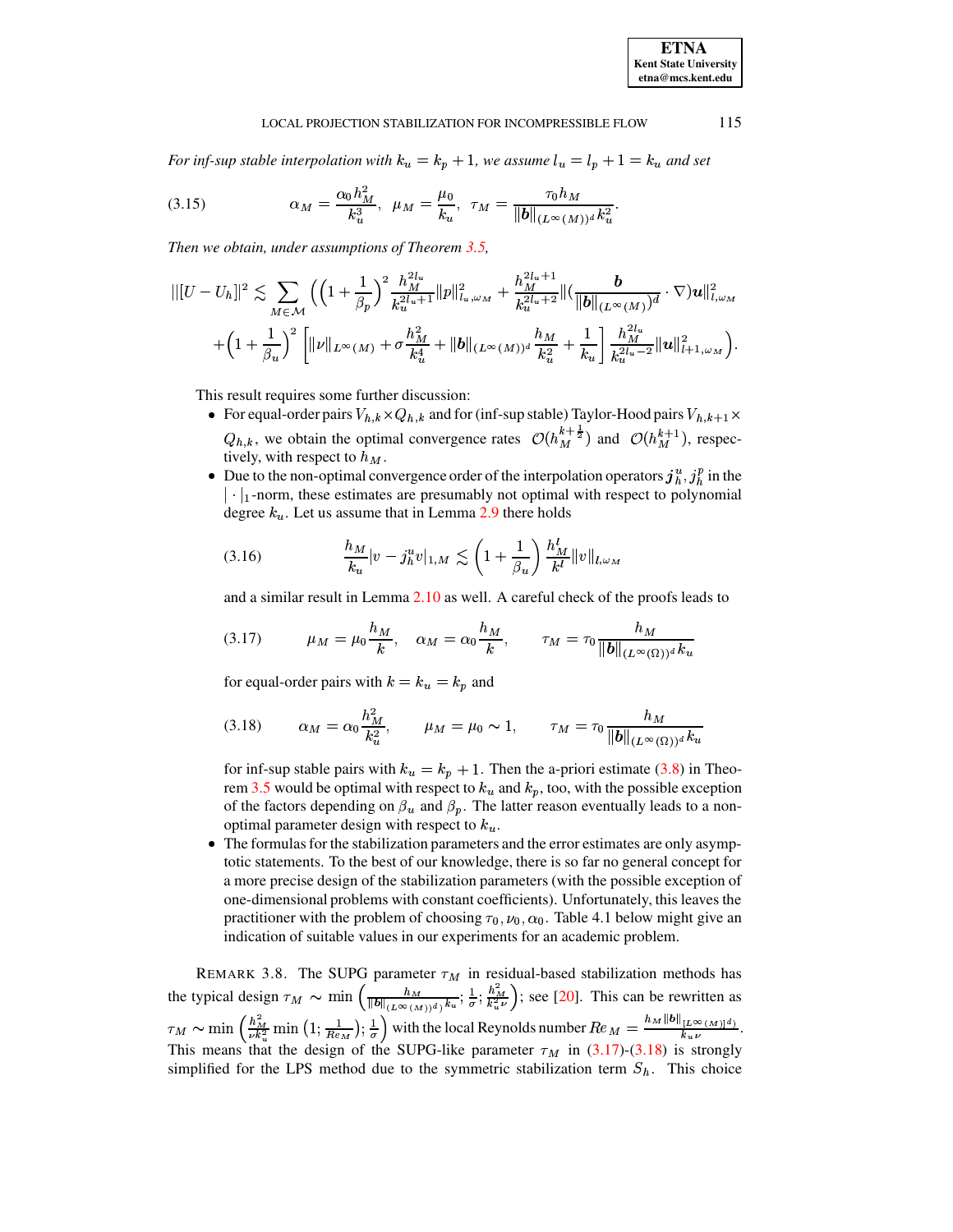will not cause problems for locally vanishing **b** as the corresponding stabilization term is  $\sum_M \tau_M(\kappa_h^u((\mathbf{b}\cdot\nabla)\mathbf{u}_h, \kappa_h^u((\mathbf{b}\cdot\nabla)\mathbf{v}_h))_M)$ . Clearly, a proper implementation is required. In the Stokes limit  $\mathbf{b} = \mathbf{0}$ , the SUPG-type stabilization term given above does not occur, hence  $\tau_M = 0$ . Regarding the remaining stabilization terms, the PSPG-type term can be omitted for inf-sup stable elements. As a consequence, no suboptimality occurs in the analysis for the Stokes limit.

<span id="page-10-1"></span>REMARK 3.9. The corresponding result for the LPS scheme with local projection of the full velocity gradient, see Remark 2.4, leads to the design  $\delta_M \sim h_M/k_u^2$  (or  $\delta_M \sim h_M/k_u$ ). Please note that the error estimates deteriorate if the local projection of the divergence terms is omitted. Then, the critical term in the proof of Theorem 3.5 is  $|(p - j_h^p p, \nabla \cdot \boldsymbol{w}_h)_{\Omega}|$ .

<span id="page-10-2"></span>3.5. Choice of the discrete spaces. The paper [21] presents different variants for the choice of the discrete spaces  $V_{h,k_u} \times Q_{h,k_p}$  and  $D_h^u \times D_h^p$  using simplicial and hexahedral elements. There are basically two variants:

- A two-level variant with a suitable refinement  $\mathcal{T}_h$  of  $\mathcal{M}_h$  (formally denoted by  $\mathcal{M}_h = \mathcal{T}_{2h}$ ).
- A one-level variant with  $\mathcal{M}_h = \mathcal{T}_h$ , hence  $h_M = h_K$ , with a proper enrichment of  $P_{k_u, \mathcal{T}_h}$  by using bubble functions.

In the numerical results below, we restrict ourselves to the two-level approach, but the theory also covers the one-level approach. Note that the present analysis covers only the case of continuous pressure approximation. For an extension to discontinuous discrete pressure approximation, in particular to the case of  $Q_k/P_{-(k-1)}$ -elements, we refer to [23].

The discontinuous coarse spaces are defined on the coarser mesh  $\mathcal{M}_h$  with polynomials of one degree less. Thus, for hexahedral elements the coarse spaces are given by

$$
D_h^u = Q_{k_u-1,\mathcal{M}_h}, \qquad D_h^p = Q_{k_p-1,\mathcal{M}_h}.
$$

For simplicial elements we obtain

$$
D_h^u = P_{k_u-1,\mathcal{M}_h}, \qquad D_h^p = P_{k_p-1,\mathcal{M}_h}.
$$

Obviously, Assumption 2.5 is valid for our discrete spaces if the local  $L^2$ -projection  $\pi_M^u$ :  $L^2(M) \rightarrow D_h^u(M)$  for the velocity and similarly for the pressure is applied; see [21]. Moreover, for these choices the constants  $\beta_{u/p}$  in Assumption 2.7 and in (2.16) scale like  $\mathcal{O}(1/\sqrt{k_{u/p}})$  for simplicial elements and like  $\mathcal{O}(1)$  for quadrilateral elements in the affine linear case; see [23].

### 4. Numerical results.

<span id="page-10-0"></span>4.1. The Oseen problem. A proper calibration of the stabilization parameters requires careful numerical experiments going beyond the scope of this paper. Some papers validate the parameter design and the theoretical convergence rates for the Oseen problem

<span id="page-10-3"></span>(4.1) 
$$
L_{Os}(\boldsymbol{u},p) := -\nu \Delta \boldsymbol{u} + (\boldsymbol{b} \cdot \nabla) \boldsymbol{u} + \sigma \boldsymbol{u} + \nabla p = \boldsymbol{f} \quad \text{in } \Omega, \nabla \cdot \boldsymbol{u} = 0 \quad \text{in } \Omega,
$$

where  $\Omega = (0, 1)^2$ , using the smooth solution

$$
u(x_1, x_2) = (\sin(\pi x_1), -\pi x_2 \cos(\pi x_1)), \qquad p(x_1, x_2) = \sin(\pi x_1) \cos(\pi x_2),
$$

and  $b = u$ . The source term f and the Dirichlet data follow from u. We refer to a study in [25] of the one-level variant for equal-order pairs with enrichment of the velocity space by

116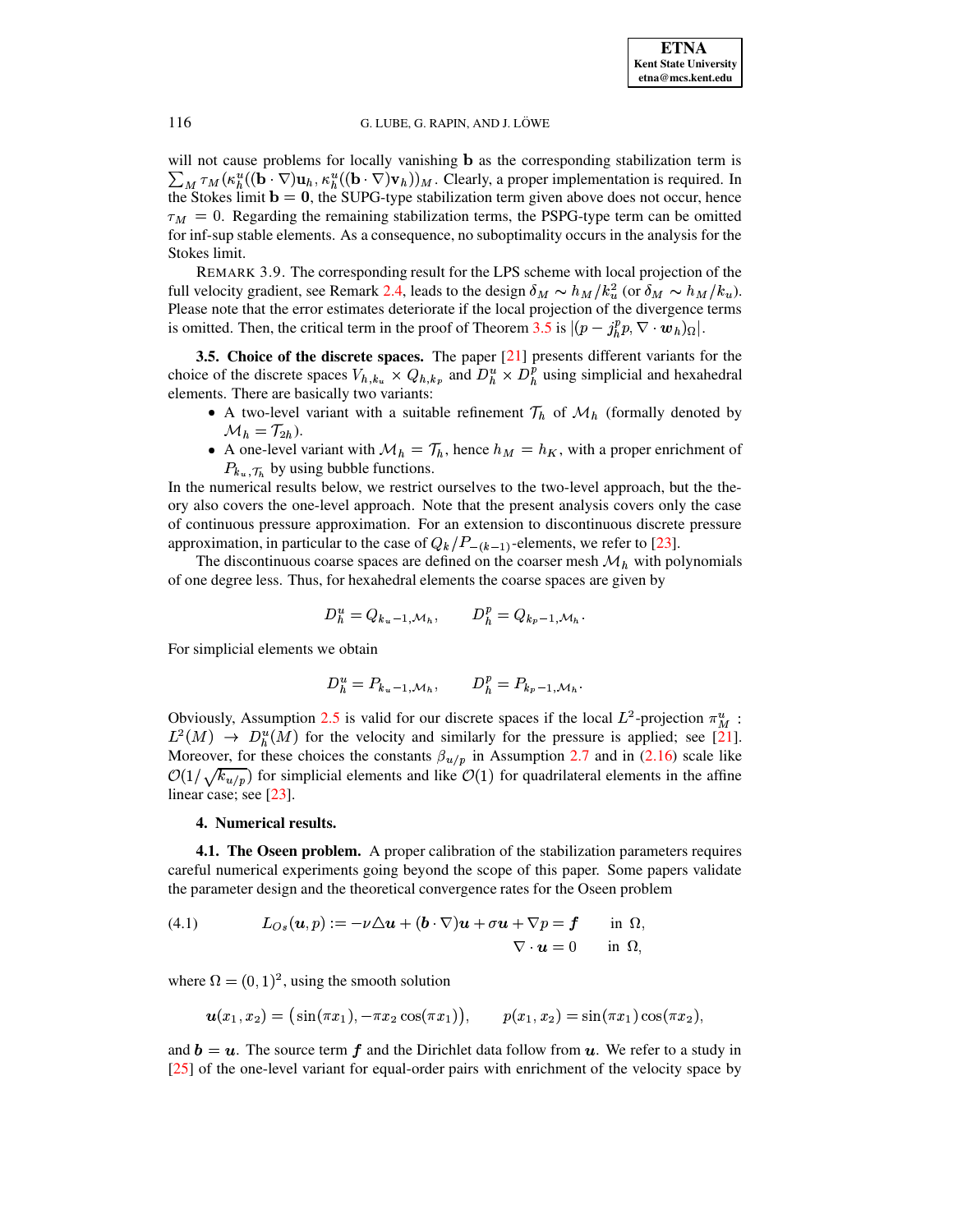| <b>ETNA</b>                  |
|------------------------------|
| <b>Kent State University</b> |
| etna@mcs.kent.edu            |

117

using bubble functions. The two-level variant with inf-sup stable pairs can be found in [19] for equal-order and for inf-sup stable pairs; for the latter case, see also  $[23]$ . In all these cases, the local  $L^2$ -projection is used for the definition of the fluctuation operators  $\kappa_h^{u/p}$ .

As an example, some typical results are presented for the two-level variant with  $Q_2/Q_1$ and the  $Q_2/Q_2$  pairs on unstructured, quasi-uniform meshes. More precisely, the coarse spaces  $D_h^u$  is constructed as discussed in Subsection 2.2. Moreover, we set  $D_h^p = \{0\}$ , which results in full grad-div-stab stabilization, i.e.,  $\kappa_h^p = id$ . The results in Table 4.1 with the errors  $e_u = u - u_h$  and  $e_p = p - p_h$  for the advection-dominated case  $\nu = 10^{-6}$  show comparable results for the best variants of  $Q_2/Q_1$  and  $Q_2/Q_2$ , although the results for  $Q_2/Q_2$  are slightly better due to the better pressure approximation.

<span id="page-11-0"></span>TABLE 4.1 Two-level LPS scheme: Comparison of different variants of stabilization for problem (4.1) with  $Q_2/Q_1$  and  $Q_2/Q_2$  pairs and  $\nu = 10^{-6}$ ,  $\sigma = 1$ ,  $h = \frac{1}{64}$ .

| Pair      | $\tau_0$ | $\mu_0$ | $\alpha_0$ | $ e_u _1$ | $\ \boldsymbol{e}_{u}\ _{0}$ | $\ \nabla\cdot\bm{u}_h\ _0$ | $  e_p  _0$ |
|-----------|----------|---------|------------|-----------|------------------------------|-----------------------------|-------------|
|           | 0.000    | 0.000   | 0.000      | $2.56E-1$ | 5.42E-4                      | $2.02E-1$                   | $2.31E-4$   |
|           | 0.056    | 0.562   | 0.010      | 1.91E-3   | $6.21E-6$                    | 1.82E-4                     | 9.08E-5     |
| $Q_2/Q_1$ | 0.056    | 0.562   | 0.000      | 1.91E-3   | $6.20E-6$                    | 1.66E-4                     | 8.06E-5     |
|           | 0.000    | 0.562   | 0.000      | $2.61E-3$ | $7.42E - 6$                  | $1.72E-4$                   | 8.05E-5     |
|           | 3.162    | 0.000   | 0.000      | 1.87E-2   | 7.50E-5                      | 1.56E-2                     | 1.08E-4     |
|           | 0.000    | 0.000   | 0.000      | $2.38E+1$ | 5.35E-2                      | $1.45E+1$                   | $1.66E + 3$ |
|           | 0.000    | 0.000   | 0.018      | $1.65E-2$ | 3.48E-5                      | 9.37E-3                     | $6.96E-6$   |
| $Q_2/Q_2$ | 0.056    | 1.000   | 0.018      | 9.30E-4   | 2.85E-6                      | $2.14E-4$                   | $4.31E-6$   |
|           | 0.056    | 0.000   | 0.018      | 1.77E-3   | 4.18E-6                      | 1.46E-3                     | $3.25E - 6$ |
|           | 0.000    | 5.623   | 0.018      | 3.26E-3   | 7.20E-6                      | $2.00E-4$                   | 7.56E-6     |

Nevertheless, the importance of the stabilization terms is different. The small-scale SUPG- and PSPG-type terms are necessary for the equal-order case but not for the inf-sup stable pair. At least the PSPG-type term can be omitted for the inf-sup stable case. On the other hand, the divergence-stabilization gives clear improvement for the inf-sup stable case and some improvement for the equal-order case. Let us remark that the divergence stabilization without local projection has better algebraic properties than its LPS variant.

In Figure 4.1, convergence plots are shown for the two-level LPS scheme with optimized parameters in the diffusion- and advection-dominated cases with  $\nu = 1$  and  $\nu = 10^{-6}$ . respectively. The numerical convergence rates confirm the theoretical results. Interestingly, no gain of the better pressure approximation for the  $Q_2/Q_2$  pair can be observed in the diffusion-dominated case.

Let us finally check the effect of increasing polynomial degree for inf-sup stable Taylor-Hood pairs  $Q_r/Q_{r-1}$  with  $r \in \{2,3,4,5\}$ . This is shown in Figure 4.2 for  $\nu = 10^{-6}$ ,  $\sigma = 1$ , and different values of  $h$ . Similar results are obtained (but not shown) for equal-order approximation with  $Q_r/Q_r$ -elements with  $r \in \{1, 2, 3, 4, 5\}.$ 

4.2. Navier-Stokes problem. Finally, we apply the LPS stabilization to the lid-driven cavity flow as a standard Navier-Stokes benchmark problem (4.1) with  $\mathbf{b} = \mathbf{u}, \sigma = 0$  and  $f = 0$ . Homogeneous Dirichlet data are prescribed with the exception of the upper part of the boundary where  $\mathbf{u} = (1,0)^T$  is given. An unstructured quasi-uniform mesh is used together with the Taylor-Hood pair  $Q_2/Q_1$  and the equal-order  $Q_2/Q_2$  pair using the two-level variant of LPS stabilization with scaling parameter  $\tau_0$  and  $\mu_0$  according to our theory and  $\alpha_0 = 0$ . In particular, the cases  $\tau_0 = \mu_0 = 0$  correspond to no stabilization.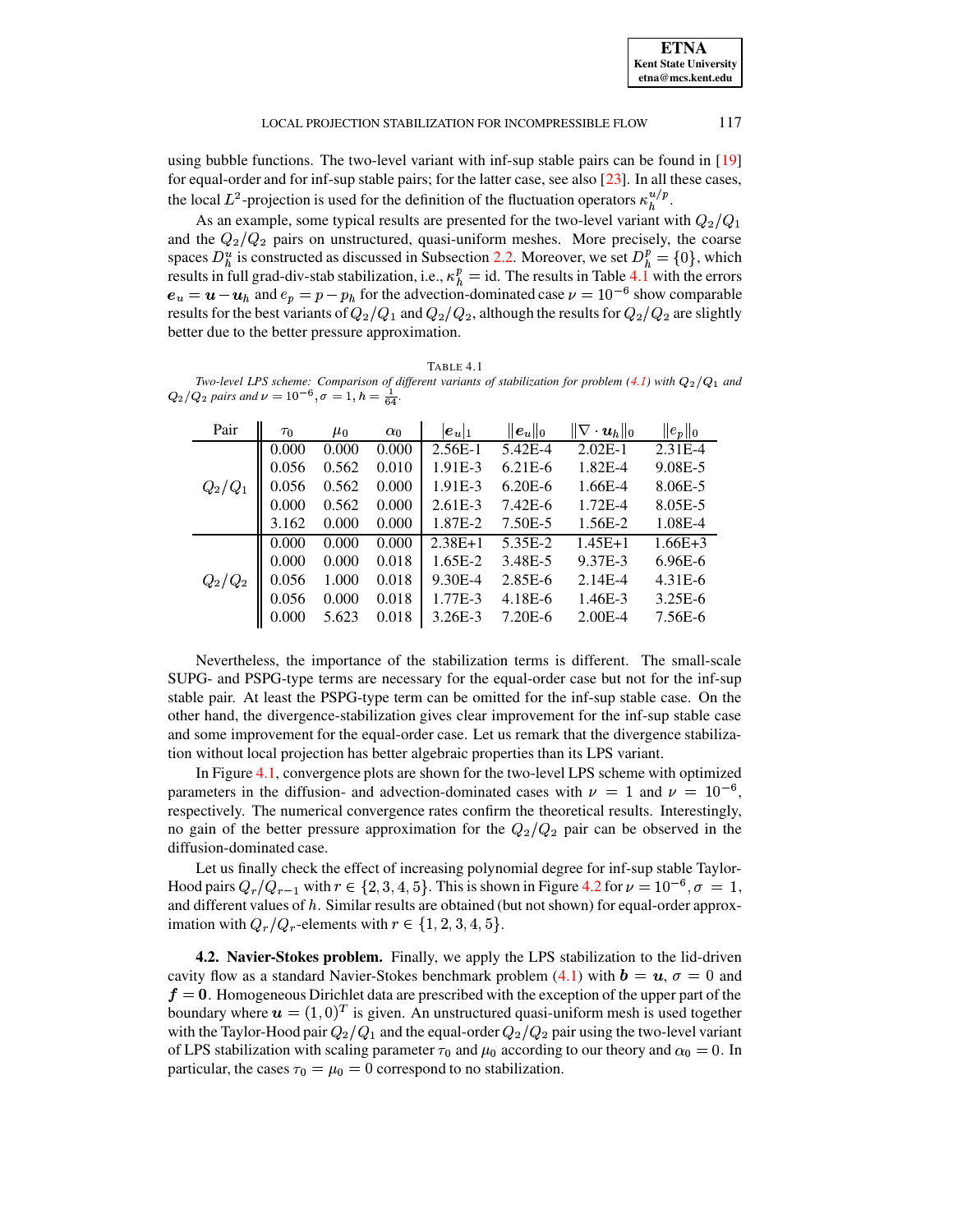

FIG. 4.1. *h*-convergence for the Oseen problem with  $\nu = 1$  (left) and  $\nu = 10^{-6}$  (right) with  $\sigma = 1$ .

<span id="page-12-0"></span>In Figure [4.3,](#page-13-1) we present typical solution profiles of the velocity for the case of  $Re = 5,000$ . The results for  $h = \frac{1}{64}$  for both variants are in excellent agreement with the reference data in [\[11\]](#page-16-18), where the stream function-vorticity formulation of the Navier-Stokes problem on very fine meshes with up to  $601 \times 601$  nodes is used. In particular, the boundary layers are well resolved even on this quasi-uniform mesh. Moreover, the solution for a coarse grid with  $h = \frac{1}{16}$  is in good agreement with the data in [\[11\]](#page-16-18) away from the boundary layers. The results confirm the previous remarks for the linearized problem of Oseen type. For the  $Q_2/Q_1$  element, only the divergence stabilization is necessary whereas for the  $Q_2/Q_2$  pair all stabilization terms are important.

Then, we compare in Table [4.2](#page-14-0) the positions and values of extrema of the velocity profiles for different values of  $Re$ . The results for the two-level LPS scheme with the  $Q_2/Q_1$  pair on the fine mesh with  $h \approx 1/256$  are in good agreement with the results in [\[3,](#page-15-5) [27\]](#page-16-19). Moreover, the LPS results on the coarser grid with  $h \approx 1/32$  are in good agreement with the case  $h \approx 1/256$ . This is verified in h-convergence studies in [\[19\]](#page-16-17).

Finally, we compare in Table [4.3](#page-14-1) the position  $(x_c, y_c)$  of the main vortex and the values of the streamfunction  $\Psi_{mine}$  and of the vorticity  $\omega_c$  in the  $(x_c, y_c)$ . for two values of Re. The results for the two-level LPS scheme with the  $Q_2/Q_1$  pair on the fine mesh with  $h \approx 1/256$ are in very good agreement with the results in  $[3, 11]$  $[3, 11]$  $[3, 11]$ , but slightly different from the results in  $[27]$ . Studies of *h*-convergence can be found in  $[19]$ .

**5. Summary.** A unified a-priori analysis of stabilized methods via local projection (LPS) is given for equal-order and inf-sup stable velocity-pressure pairs on isotropic meshes. The error estimates are comparable to classical residual-based stabilized (RBS) methods. This shows that only stabilization of the fine scales is necessary. Compared to the RBS methods,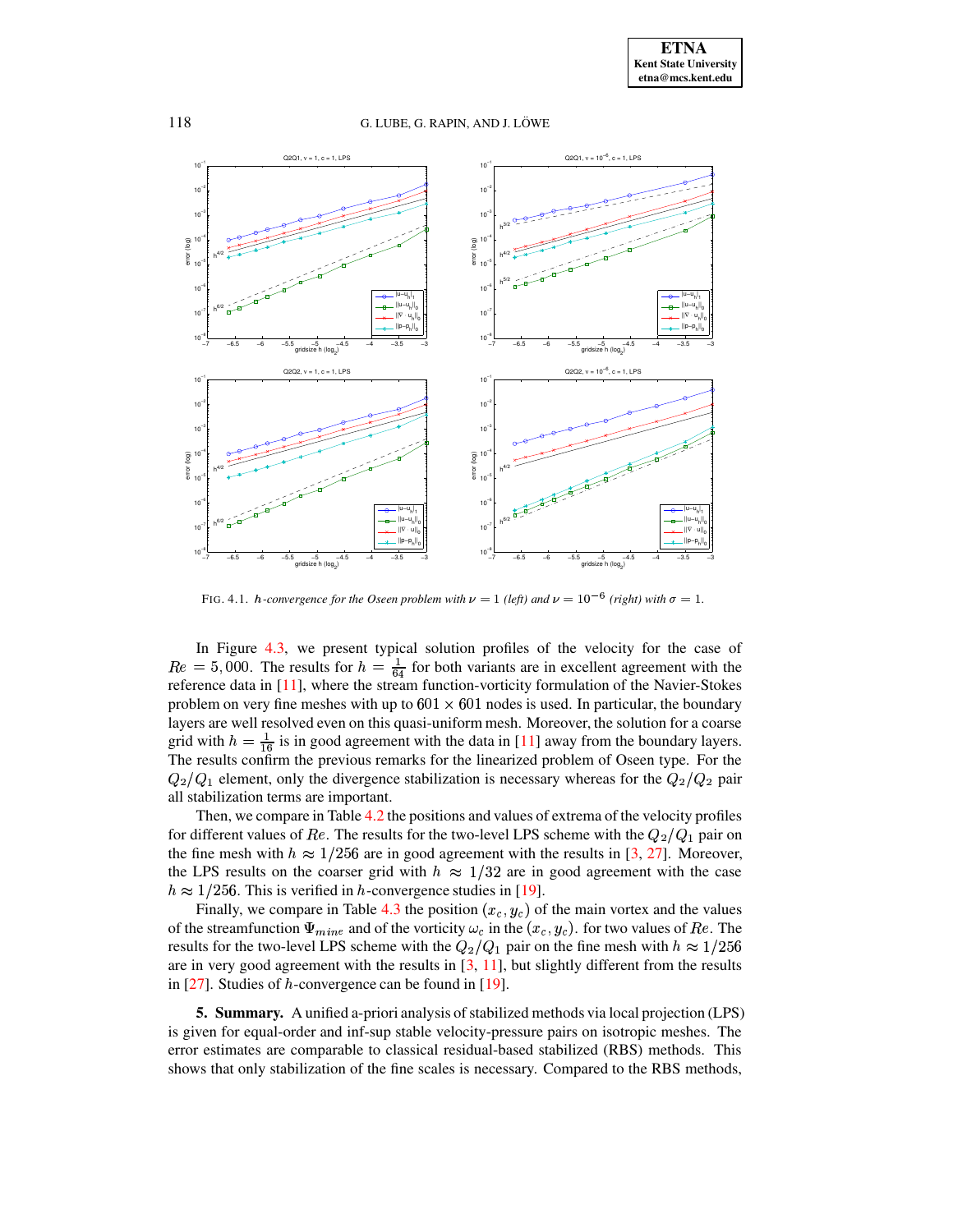

119

#### LOCAL PROJECTION STABILIZATION FOR INCOMPRESSIBLE FLOW



FIG. 4.2. Polynomial convergence for the Oseen problem with  $\nu = 10^{-6}$ ,  $\sigma = 1$  for fixed h.

<span id="page-13-0"></span>

<span id="page-13-1"></span>FIG. 4.3. Lid driven-cavity problem with  $Re = 5,000$ : Cross-sections of the discrete solutions for  $Q_2/Q_1$ pair with  $\tau_0 = \alpha_0 = 0$  and  $\mu_0 = 0.562$  and  $Q_2/Q_2$  pair with  $\tau_0 = 0.056$ ,  $\alpha_0 = 0.018$ ,  $\mu_0 = 1$ .

the design of the stabilization parameters is much simpler for LPS schemes as the strong coupling of velocity and pressure in the stabilization terms does not occur.

Numerical results from the literature and our own experiments confirm both, the design of the stabilization terms and the theoretical convergence rates. A major difference between equal-order pairs and inf-sup stable pairs is that LPS-stabilization is always necessary for equal-order pairs. For inf-sup stable pairs, the necessity of stabilization is seemingly much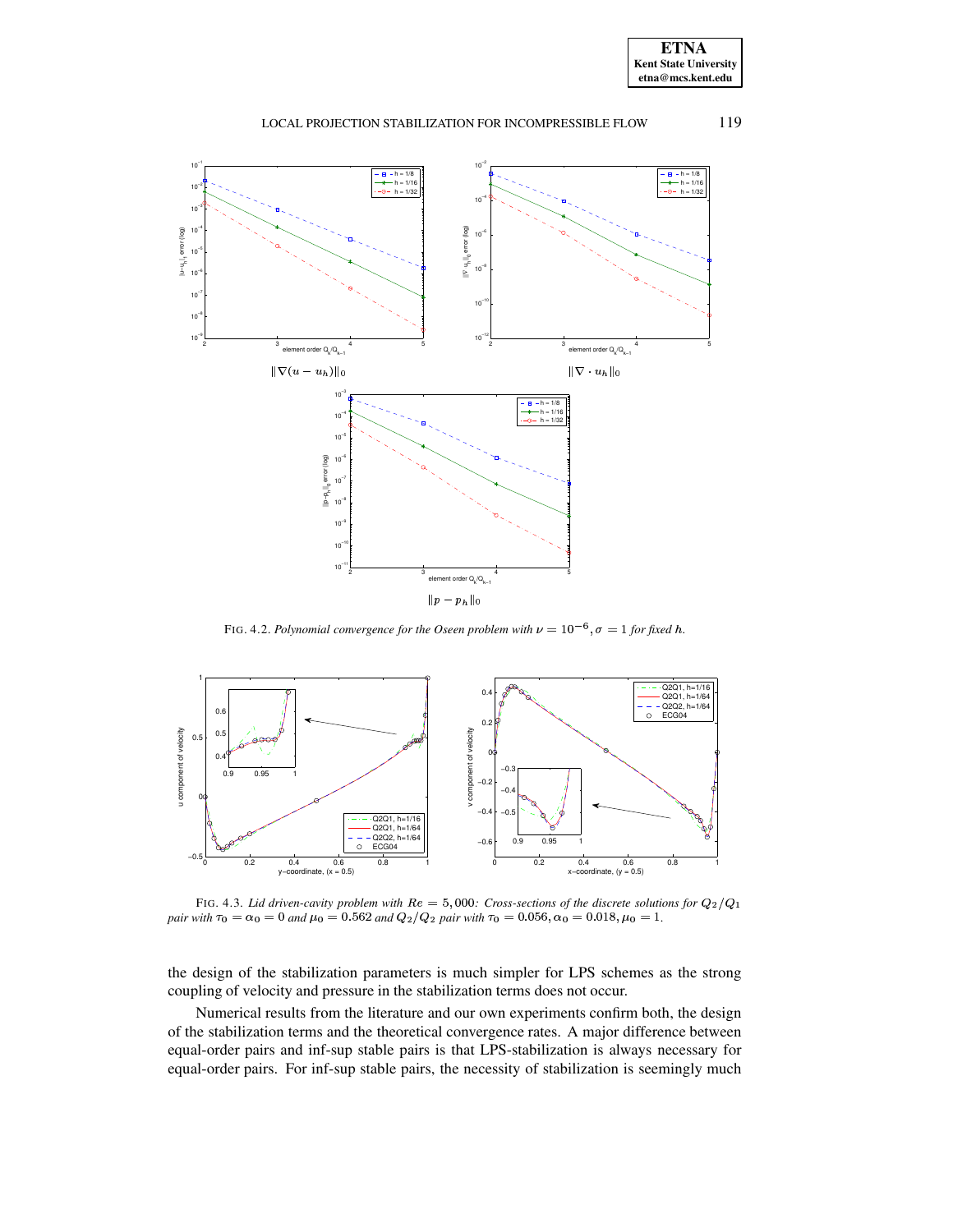TABLE 4.2

<span id="page-14-0"></span>Lid driven-cavity problem for different values of Re: Maxima and minima on cross-sections  $x = 0.5$  and  $y = 0.5$ ; a) LPS  $Q_2Q_1$ ,  $h \approx 1/32$ , b) LPS  $Q_2Q_1$ ,  $h \approx 1/256$ , c)  $h = 1/256$  (in [12]), d)  $h = 1/256$  (in [27]), e) spectral method with  $N = 1/160$  (in [3]).

| Re   |              | $u_{min}$  | $y_{min}$ | $v_{max}$ | $x_{max}$ | $v_{min}$  | $x_{min}$ |
|------|--------------|------------|-----------|-----------|-----------|------------|-----------|
| 100  | a)           | $-0.21399$ | 0.45703   | 0.17951   | 0.23828   | $-0.25376$ | 0.80859   |
|      | b)           | $-0.21404$ | 0.45703   | 0.17957   | 0.23828   | $-0.25378$ | 0.80859   |
|      | d)           | $-0.21411$ | 0.45898   | 0.17946   | 0.23633   | $-0.25391$ | 0.81055   |
|      | e)           | $-0.21404$ | 0.4581    | 0.17957   | 0.2370    | $-0.25380$ | 0.8104    |
| 1000 | a)           | $-0.38512$ | 0.17578   | 0.37404   | 0.16016   | $-0.52295$ | 0.90625   |
|      | b)           | $-0.38857$ | 0.17188   | 0.37692   | 0.15625   | $-0.52701$ | 0.91016   |
|      | d)           | $-0.39009$ | 0.16992   | 0.37847   | 0.15820   | $-0.52839$ | 0.90820   |
|      | e)           | $-0.38857$ | 0.1717    | 0.37695   | 0.1578    | $-0.52708$ | 0.9092    |
| 7500 | a)           | $-0.43940$ | 0.07031   | 0.43749   | 0.07813   | $-0.56560$ | 0.96484   |
|      | b)           | $-0.45478$ | 0.06250   | 0.45836   | 0.06641   | $-0.58043$ | 0.96484   |
|      | $\mathbf{C}$ | $-0.43590$ | 0.0625    | 0.44030   | 0.0703    | $-0.55216$ | 0.9609    |
|      | d)           | $-0.46413$ | 0.06445   | 0.47129   | 0.06836   | $-0.58878$ | 0.96289   |

TABLE 4.3

<span id="page-14-1"></span>Lid driven-cavity problem for different values of Re: Position of center of main vortex and values of stream function  $\Psi_{min}$  and of vorticity  $\omega_c$ ; a) LPS  $Q_2Q_1$ ,  $h \approx 1/32$ , b) LPS  $Q_2Q_1$ ,  $h \approx 1/256$ , c)  $h = 1/256$  (in [11]), d)  $h = 1/256$  (in [27]), e) spectral method with  $N = 1/160$  (in [3]).

| Re   |                 | $\Psi_{min}$ | $\omega_c$ | $x_c$  | $y_c$  |
|------|-----------------|--------------|------------|--------|--------|
| 1000 | a)              | $-0.118310$  | $-2.06527$ | 0.5314 | 0.5676 |
|      | b)              | $-0.118936$  | $-2.06772$ | 0.5308 | 0.5651 |
|      | C)              | $-0.118942$  | $-2.06721$ | 0.5300 | 0.5650 |
|      | d)              | $-0.1193$    |            | 0.5313 | 0.5664 |
|      | e)              | $-0.118937$  | $-2.06775$ | 0.5308 | 0.5652 |
| 7500 | a)              | $-0.119315$  | $-1.86210$ | 0.5192 | 0.5293 |
|      | b)              | $-0.122386$  | $-1.92691$ | 0.5122 | 0.5321 |
|      | $\mathcal{C}$ ) | $-0.122386$  | $-1.92697$ | 0.5133 | 0.5317 |
|      | d)              | $-0.1253$    |            | 0.5177 | 0.5313 |

less pronounced as for equal-order pairs. In particular, the grad-div stabilization is much more important than the fine-scale SUPG stabilization. Moreover, the fine-scale PSPG part seems to be superfluous.

# Appendix.

LEMMA A.1. Let Assumption 2.7 be satisfied. Then there are interpolation operators  $j_h^u : H_0^1(\Omega) \to Y_h$  and  $j_h^u : V \to V_{h,k_u}$ , such that

<span id="page-14-2"></span>(A.1) 
$$
(v - j_h^u v, q_h)_{\Omega} = 0 \ \forall q_h \in D_h^u, \forall v \in H_0^1(\Omega),
$$

(A.2) 
$$
\|v - j_h^u v\|_{0,M} + \frac{h_M}{k_u^2}|v - j_h^u v|_{1,M} \lesssim \left(1 + \frac{1}{\beta_u}\right) \frac{h'_M}{k_u^l} \|v\|_{l,\omega_M},
$$

for all  $v \in H^1(\Omega) \cap H_0^1(\Omega)$ , and

(A.3) 
$$
(\mathbf{v} - \mathbf{j}_h^u \mathbf{v}, \mathbf{q}_h)_{\Omega} = 0 \ \forall \mathbf{q}_h \in [D_h^u]^d, \ \forall \mathbf{v} \in \mathbf{V},
$$

(A.4) 
$$
\|v - j_h^u v\|_{0,M} + \frac{h_M}{k_u^2} |v - j_h^u v|_{1,M} \lesssim \left(1 + \frac{1}{\beta_u}\right) \frac{h'_M}{k_u^l} \|v\|_{l,\omega_M},
$$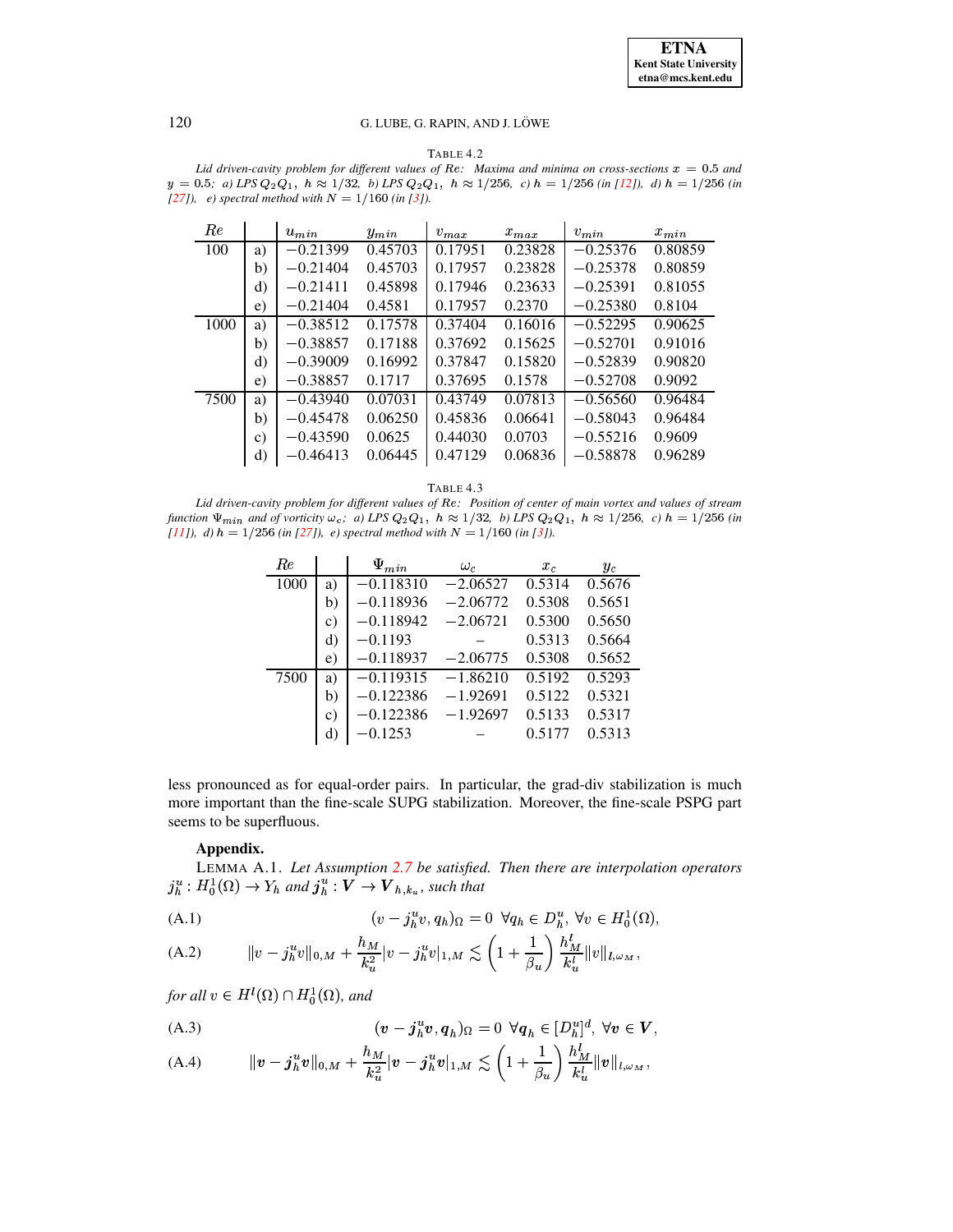121

for all  $v \in [H^l(\Omega)]^d \cap V$ ,  $M \in \mathcal{M}_h$ , and  $1 \leq l \leq k_u + 1$ . Here  $\omega_M := \bigcup_{T \subset M} \omega_T$  is a neighborhood of  $M \in \mathcal{M}_h$ .

*Proof.* We follow the lines of the proof of  $[21,$  Theorem 2.2], but we take into account the dependency of the constants on the polynomial order and the inf-sup constant  $\beta_u$ .

Define the linear continuous operator  $B_h: Y_h(M) \to D_h^u(M)$  by

<span id="page-15-6"></span> $\langle B_h v_h, q_h \rangle := (v_h, q_h)_M, \qquad \forall v_h \in Y_h(M), q_h \in D_h^u(M).$ 

The Closed-Range Theorem yields via Assumption  $2.7$  that  $B_h$  is an isomorphism from  $W_h(M)^\perp$  onto  $D_h^u(M)'$  with  $\beta_u \|v_h\|_{0,M} \leq \|B_h v_h\|_{D_h^u(M)'}, v_h \in W_h(M)^\perp$ , where  $W_h(M)^\perp$ is the orthogonal complement of  $W_h(M) := Ker(B_h)$  with respect to  $(\cdot, \cdot)_M$ .

Let  $M \in \mathcal{M}_h$  and  $v \in H_0^1(\Omega)$  be arbitrary. Then, there exists a unique  $z_h(v, M) \in$  $W_h(M)^{\perp}$  with  $||z_h(v,M)|| \leq \frac{1}{\beta}$ ,  $||v - I_{h,k_u}v||_{0,M}$ , such that

$$
(A.5) \qquad \langle B_h z_h(v,M), q_h \rangle = (z_h(v), q_h)_M = (v - I_{h,k_u}v, q_h)_M, \quad \forall q_h \in D_h^u(M).
$$

Now, we define local operators  $j_{h,M}^u : H_0^1(\Omega) \to Y_h(M)$ ,  $M \in \mathcal{M}_h$ , by  $j_{h,M}^u v := (I_{h,k_u}^u v)|_M + z_h(v,M)$ . Since  $\mathcal{M}_h$  is a partition of  $\Omega$ , we can define a global operator  $j_h^u$  :  $H_0^1(\Omega) \to Y_h$  by  $(j_h^u v)|_M := j_{h,M}^u v$ . Due to (2.3), the operator  $j_h^u$  satisfies for  $1 \leq l \leq k_u + 1$  and all  $T \in \mathcal{T}_h$ ,  $v \in H_0^1(\Omega) \cap H^l(\Omega)$ ,

$$
\text{(A.6)} \ \ \|v - j^u_h v\|^2_{0,M} \le \left(1 + \frac{1}{\beta_u}\right)^2 \|v - I^u_{h,k_u} v\|^2_{0,M} \le C \left(1 + \frac{1}{\beta_u}\right)^2 \sum_{\substack{T \subset M \\ T \in \mathcal{T}_h}} \frac{h_T^{2l}}{k \}_{u}^2 \|v\|^2_{l,\omega_T}.
$$

The approximation property in the  $H^1$ -seminorm follows from inequality (2.2),

$$
|z_h(v,M)|_{1,M}^2 \leq \sum_{\substack{T \subset M \\ T \in \mathcal{T}_h}} \mu_{inv} k_u^2 h_T^{-1} ||z_h(v,M)||_{0,T}^2 \leq \frac{\mu_{inv}^2}{\beta_u} \sum_{\substack{T \subset M \\ T \in \mathcal{T}_h}} k_u^4 h_T^{-2} ||v - I_{h,k_u}^u v||_{0,T}^2,
$$

and using the approximation property  $(2.3)$ ,

$$
|v - j_h^u v|_{1,M}^2 = |v - I_{h,k_u}^u v - z_h(v, M)|_{1,M}^2 \le 2|v - I_{h,k_u}^u v|_{1,M}^2 + 2|z_h(v, M)|_{1,M}^2
$$
  

$$
\lesssim \left(\frac{1}{k_u} + \frac{\mu_{inv}}{\beta_u^2}\right) \frac{h_M^{l-1}}{k_u^{l-2}} |v|_{l,\omega_M}.
$$

Finally, the orthogonality property  $(A,1)$  is a consequence of  $(A.5)$ . Д

### **REFERENCES**

- <span id="page-15-3"></span>[1] I. BABUŠKA AND M. SURI, The p and h-p versions of the finite element method, basic principles and properties, SIAM Rev., 36 (1994), pp. 578-632.
- <span id="page-15-1"></span>[2] Y. BAZILEVS, V. CALO, J. COTTRELL, T. HUGHES, A. REALI, AND G. SCOVAZZI, Variational multiscale residual-based turbulence modeling for large eddy simulation of incompressible flows, Comput. Methods Appl. Mech. Engrg., 197 (2007), pp. 173-201.
- <span id="page-15-5"></span>[3] O. BOTELLA, R. PEYRET, AND Y. DAOQI, Benchmark spectral results on the lid-driven cavity flow, Comput. & Fluids, 27 (1998), pp. 421-433.
- <span id="page-15-2"></span>[4] M. BRAACK AND E. BURMAN, Local projection stabilization for the Oseen problem and its interpretation as a variational multiscale method, SIAM J. Numer. Anal., 43 (2006), pp. 2544-2566.
- <span id="page-15-0"></span>[5] M. BRAACK, E. BURMAN, V. JOHN, AND G. LUBE, Stabilized finite element methods for the generalized Oseen problem, Comput. Methods Appl. Mech. Engrg., 196 (2007), pp. 853-866.
- <span id="page-15-4"></span>[6] M. BRAACK AND T. RICHTER, Solutions of 3D Navier-Stokes benchmark problems with adaptive finite elemens, Comput. & Fluids, 35 (2006), pp. 372-392.